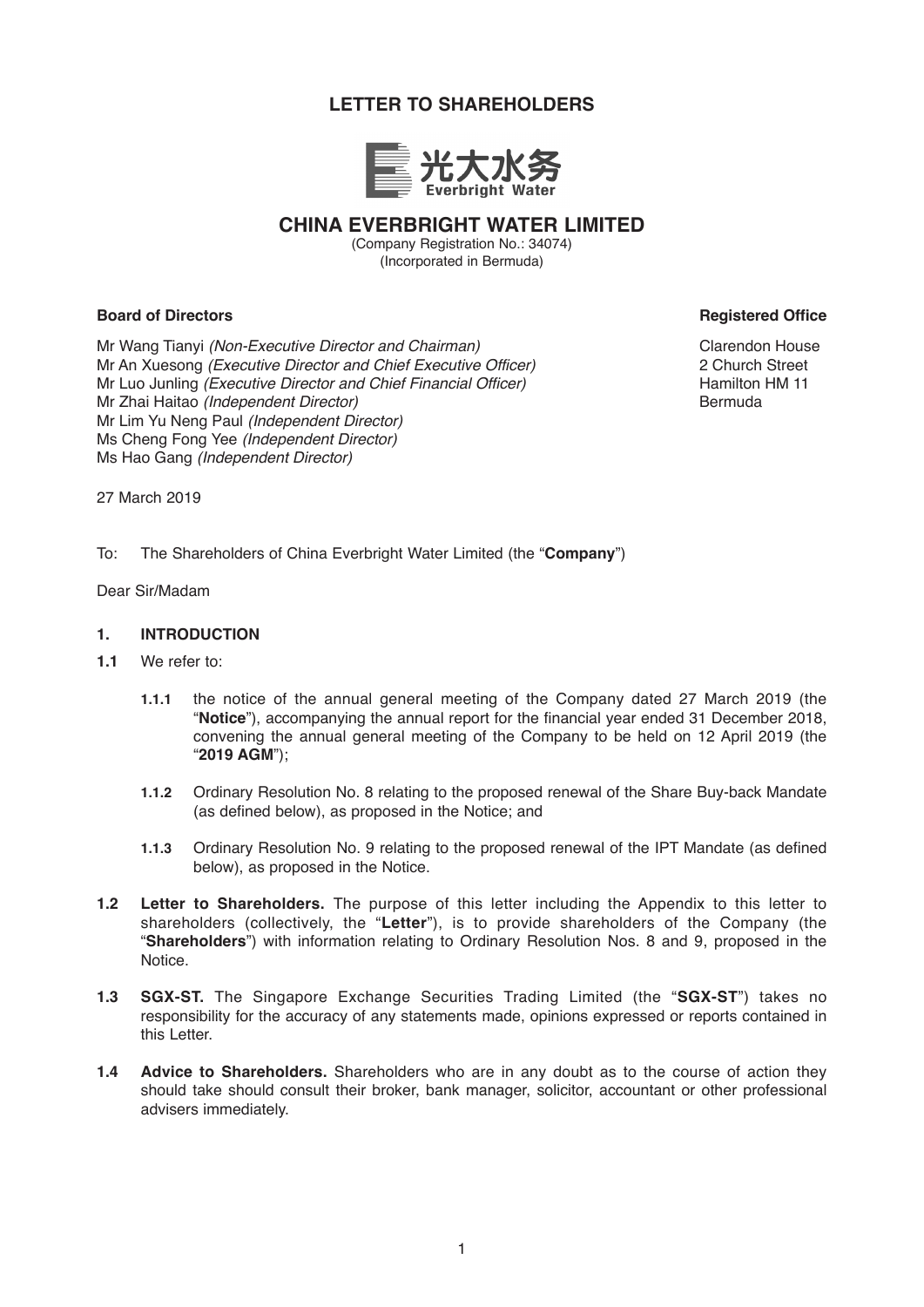# **2. THE PROPOSED RENEWAL OF THE IPT MANDATE**

**2.1 Background.** At the Annual General Meeting of the Company held on 25 April 2018 (the "**2018 AGM**"), Shareholders had approved the adoption of a general mandate (the "**IPT Mandate**") to enable the Company, its subsidiaries and associated companies that are entities at risk (as that term is used in Chapter 9 of the Listing Manual of the SGX-ST (the "**Listing Manual**")) to enter into certain interested person transactions with the interested persons as set out in the IPT Mandate. Particulars of the IPT Mandate were set out in Appendix 1 to the letter to Shareholders dated 6 April 2018 (the "**2018 Letter**").

The IPT Mandate approved at the 2018 AGM was expressed to continue in force until the next annual general meeting of the Company and, as such, will be expiring on 12 April 2019, being the date of the 2019 AGM. Accordingly, Shareholders' approval is being sought for the renewal of the IPT Mandate at the 2019 AGM, to take effect until the conclusion of the next annual general meeting of the Company which is scheduled to be held in 2020.

**2.2 Rationale.** It is envisaged that in the ordinary course of their businesses, transactions between companies in the EAR Group (as defined below) and the Company's interested persons are likely to occur from time to time. Such transactions are necessary for the day-to-day operations of the EAR Group and would include, but are not limited to, the provision of goods, facilities and services in the ordinary course of business of the EAR Group to the Company's interested persons or the obtaining of goods, facilities and services from them.

In particular, China Everbright Group Ltd., the Company's indirect controlling shareholder, is a major financial holding group in China, with business presence in various industries and sectors. Its business areas include, amongst others, banking, securities, insurance, funds, trusts, futures, leasing, investment, environmental protection, hospitalism and pharmaceutical. The EAR Group may leverage on China Everbright Group Ltd.'s and its associates' wide spectrum of businesses and rich resources to support its future development. Some of China Everbright Group Ltd.'s major subsidiaries include:

- (a) China Everbright International Limited, a one-stop integrated environmental solution provider listed on The Stock Exchange of Hong Kong Limited ("**HKSE**");
- (b) China Everbright Limited, an investment holding company principally engaged in fund management and investment business and listed on HKSE;
- (c) China Everbright Bank Co., Ltd., a commercial bank listed on the Shanghai Stock Exchange ("**SSE**") and HKSE;
- (d) Everbright Securities Company Limited, a securities brokerage company listed on SSE and HKSE; and
- (e) Sun Life Everbright Life Co., Ltd., an insurance company which has branches in various provinces and municipalities in China.

In view of the time-sensitive nature of commercial transactions, the renewal of the IPT Mandate pursuant to Chapter 9 of the Listing Manual will enable:

- (A) the Company;
- (B) subsidiaries of the Company (excluding subsidiaries listed on the SGX-ST or an approved exchange); and
- (C) associated companies of the Company (other than an associated company that is listed on the SGX-ST or an approved exchange) over which the Company and its subsidiaries (the "**Group**"), or the Group and interested person(s) of the Company has or have control,

(together, the "**EAR Group**"), or any of them, in the ordinary course of their businesses, to enter into the categories of transactions ("**Mandated IPTs**") set out in paragraph 6.1 of the Appendix to this Letter with the Company's interested persons set out in paragraph 5.1 of the Appendix to this Letter, provided such Mandated IPTs are made on normal commercial terms.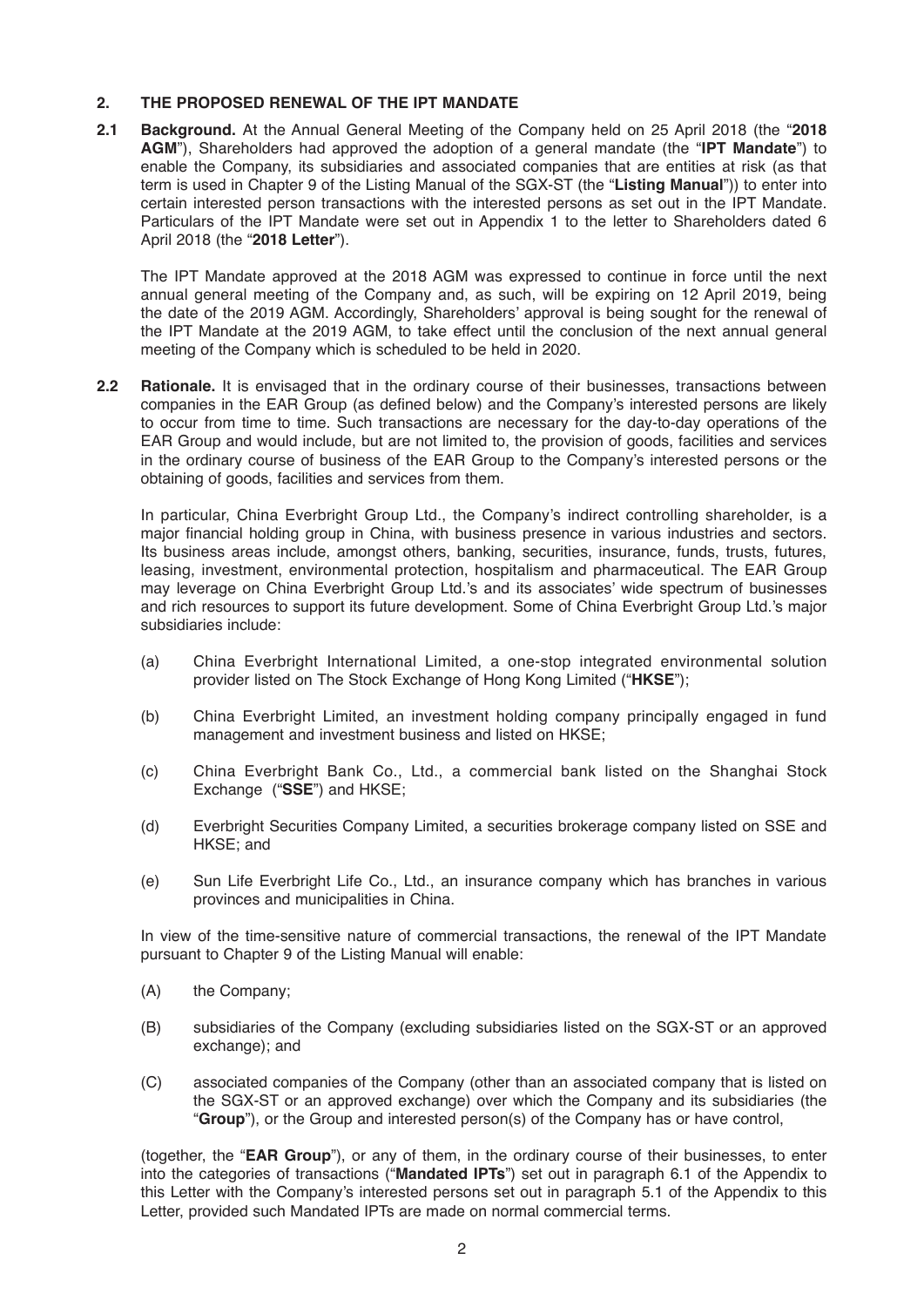- **2.3 Benefit to Shareholders.** The IPT Mandate (and its subsequent renewal thereafter on an annual basis) will enhance the ability of companies in the EAR Group to pursue business opportunities which are time-sensitive in nature, and will eliminate the need for the Company to announce, or to announce and convene separate general meetings on each occasion to seek Shareholders' prior approval for the entry by the relevant company in the EAR Group into such transactions. This will substantially reduce the expenses associated with the convening of general meetings on an ad hoc basis, improve administrative efficacy considerably, and allow manpower resources and time to be channelled towards attaining other corporate objectives.
- **2.4 Terms of the IPT Mandate.** The IPT Mandate, including the review procedures for determining transaction prices and other general information relating to Chapter 9 of the Listing Manual, is set out in the Appendix to this Letter. The terms of the IPT Mandate which is sought to be renewed remain unchanged.
- **2.5 Audit Committee Statement.** Save for Mr Zhai Haitao, the remaining members of the Audit Committee of the Company, comprising Mr Lim Yu Neng Paul, Ms Cheng Fong Yee and Ms Hao Gang, confirm that:
	- (a) the methods or procedures for determining the transaction prices under the IPT Mandate have not changed since the 2018 AGM; and
	- (b) the methods or procedures referred to in paragraph 2.5(a) above are sufficient to ensure that the transactions will be carried out on normal commercial terms and will not be prejudicial to the interests of the Company and its minority Shareholders.

# **3. THE PROPOSED RENEWAL OF THE SHARE BUY-BACK MANDATE**

- **3.1 Background.** At the 2018 AGM, Shareholders had approved the renewal of the mandate to enable the Company to purchase or otherwise acquire its shares in the issued share capital of the Company (the "**Shares**") (the "**Share Buy-back Mandate**"). The authority and limitations of the Share Buy-back Mandate were set out in the 2018 Letter and the ordinary resolution in the notice of the 2018 AGM. The Share Buy-back Mandate approved at the 2018 AGM was expressed to continue in force until the next annual general meeting of the Company and, as such, will be expiring on 12 April 2019, being the date of the 2019 AGM. Accordingly, Shareholders' approval is being sought for the renewal of the Share Buy-back Mandate at the 2019 AGM.
- **3.2 Market Purchases.** As at 14 March 2019, the latest practicable date prior to the printing of this Letter (the "**Latest Practicable Date**"), the Company had not purchased or acquired any Shares by way of Market Purchases in the preceding 12 months pursuant to the Share Buy-Back Mandate approved by Shareholders at the 2018 AGM.
- **3.3 Rationale.** The Share Buy-back Mandate will give the Company the flexibility to undertake purchases or acquisitions of its Shares at any time, subject to market conditions, during the period that the Share Buy-back Mandate is in force. Share purchases or acquisitions allow the Company greater flexibility over its share capital structure with a view to improving, *inter alia*, its return on equity.

It should be noted that the purchase or acquisition of Shares pursuant to the Share Buy-back Mandate will only be undertaken if it can benefit the Company and Shareholders. No purchase or acquisition of Shares will be made in the circumstances which would have or may have a material adverse effect on the financial position of the Group, and/or affect the listing status of the Company on the SGX-ST. In addition, any purchase or acquisition of its Shares has to be made in accordance with, and in the manner prescribed by the Companies Act 1981 of Bermuda (as amended) (the "**Bermuda Companies Act**"), the bye-laws of the Company (the "**Bye-laws**"), the Listing Manual and such other laws and regulations as may, for the time being, be applicable.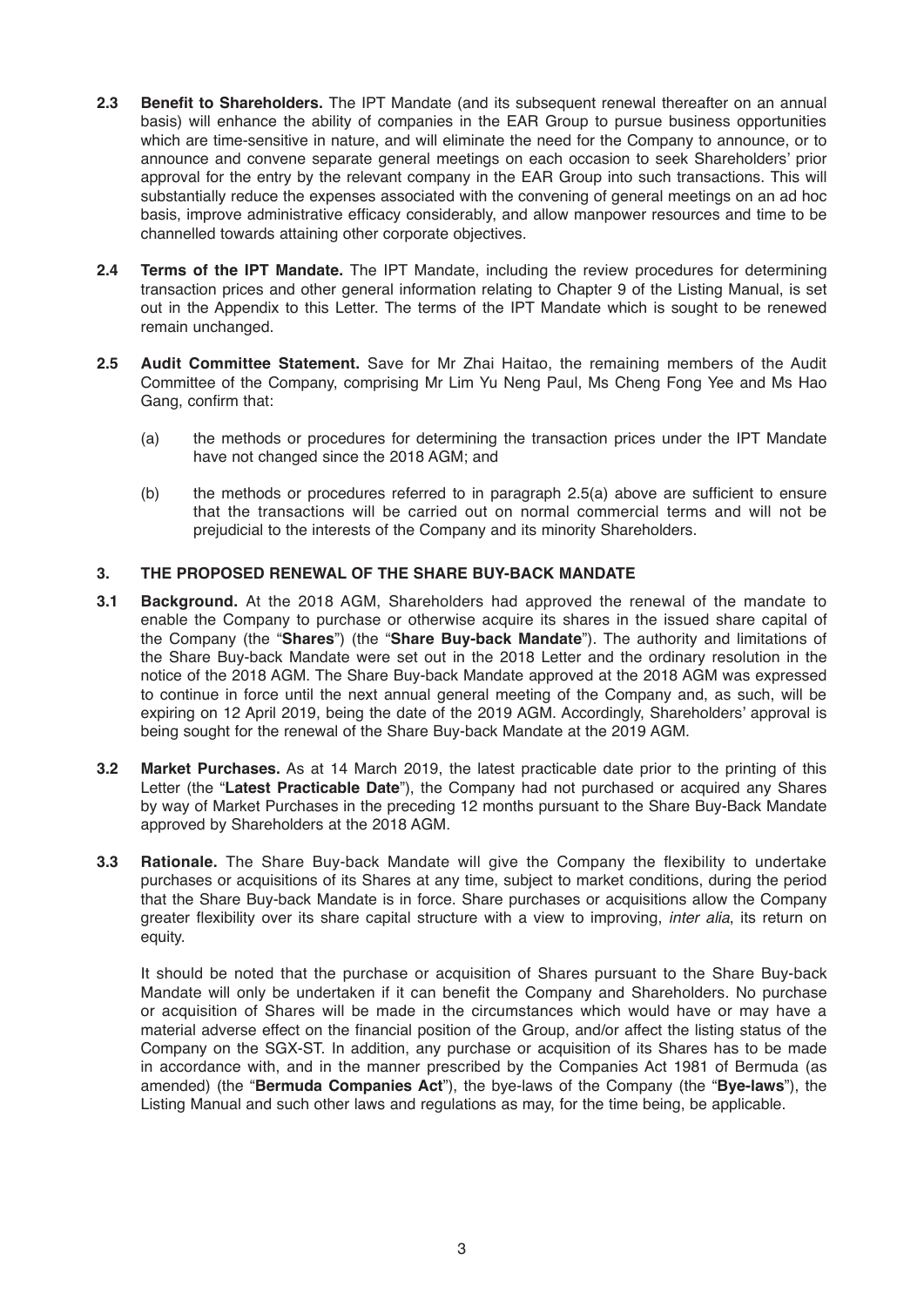**3.4 Authority and Limitations.** The authority and limitations on the purchase or acquisition of Shares by the Company under the Share Buy-back Mandate are summarised below.

#### **3.4.1 Maximum number of Shares**

The total number of Shares which may be purchased or acquired by the Company pursuant to the Share Buy-back Mandate is limited to that number of Shares representing not more than 10 per cent. of the total number of issued Shares (excluding any Shares held by the Company as treasury shares and any Shares held by subsidiaries of the Company in the circumstances referred to in Sections 21(4), 21(4B), 21(6A) and 21(6C) of the Companies Act, Chapter 50 of Singapore ("**Singapore Companies Act**") ("**subsidiary holdings**")) as at the date of the 2019 AGM. Under the Listing Manual, treasury shares and subsidiary holdings are to be disregarded for purposes of computing the 10 per cent. limit.

As at the Latest Practicable Date, no Shares were held as treasury shares and there are no subsidiary holdings. Purely for illustrative purposes, on the basis that the total number of issued Shares is 2,676,062,186 as at the Latest Practicable Date and assuming that between the Latest Practicable Date and the date of the 2019 AGM (i) no new Shares are issued, (ii) no Shares are held as treasury shares, and (iii) no Shares are subsidiary holdings, then not more than 267,606,218 Shares (representing 10 per cent. of the total number of issued Shares as at that date) may be purchased or acquired by the Company pursuant to the Share Buy-back Mandate.

#### **3.4.2 Duration of authority**

 Purchases or acquisitions of Shares may be made, at any time and from time to time, on and from the date of the 2019 AGM, at which the Share Buy-back Mandate is approved, up to:

- (i) the date (being a date after the 2019 AGM) on which the next annual general meeting of the Company is held or required by law to be held;
- (ii) the date (being a date after the 2019 AGM) on which the authority conferred by the Share Buy-back Mandate is revoked or varied by the Company in a general meeting; or
- (iii) the date (being a date after the 2019 AGM) on which the purchases or acquisitions of Shares pursuant to the Share Buy-back Mandate are carried out to the full extent mandated,

whichever is the earliest.

#### **3.4.3 Manner of purchase or acquisition of Shares**

Purchases or acquisitions of Shares may be made by way of:

- (i) purchase or acquisition of Shares by the Company effected on the SGX-ST, through one or more duly licensed stockbrokers appointed by the Company for the purpose ("**Market Purchases**"); and/or
- (ii) purchase or acquisition of Shares by the Company made under an equal access scheme or schemes for the purchase or acquisition of Shares from Shareholders ("**Off-Market Purchases**").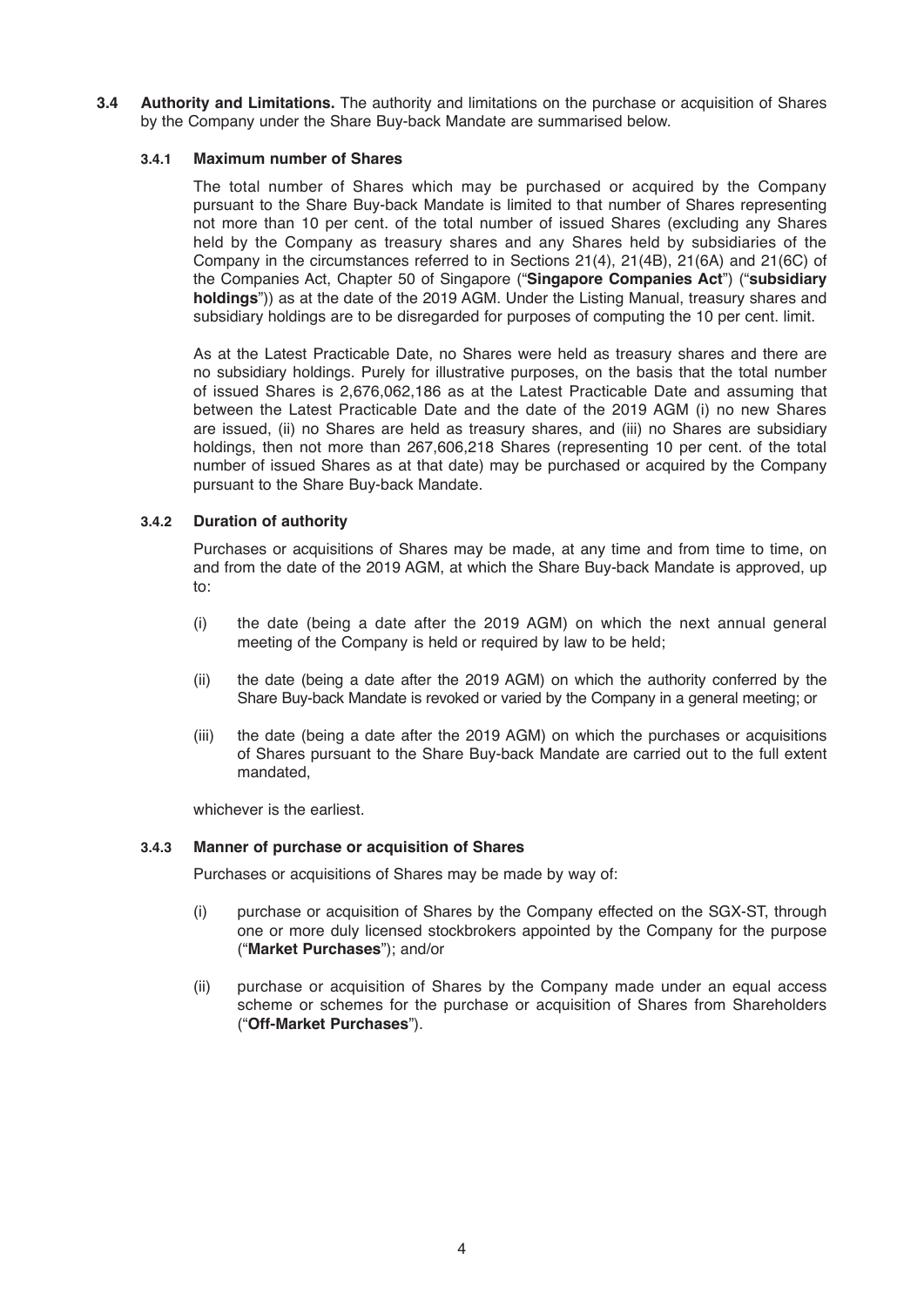The directors of the Company (the "**Directors**") may impose such terms and conditions which are not inconsistent with the Share Buy-back Mandate, the Listing Manual, the Bermuda Companies Act and the Bye-laws, as they consider fit in the interests of the Company in connection with or in relation to any equal access scheme or schemes. As required under the Listing Manual, an Off-Market Purchase must, however, also satisfy all the following conditions prescribed by the Singapore Companies Act:

- (a) offers for the purchase or acquisition of Shares shall be made to every person who holds Shares to purchase or acquire the same percentage of their Shares;
- (b) all of those persons shall be given a reasonable opportunity to accept the offers made; and
- (c) the terms of all the offers shall be the same, except that there shall be disregarded:
	- (1) differences in consideration attributable to the fact that offers may relate to Shares with different accrued dividend entitlements;
	- (2) (if applicable) differences in consideration attributable to the fact that the offers relate to Shares with different amounts remaining unpaid; and
	- (3) differences in the offers introduced solely to ensure that each person is left with a whole number of Shares.

Additionally, the Listing Manual provides that, in making an Off-Market Purchase, the Company must issue an offer document to all Shareholders which must contain, *inter alia*, the following information:

- (A) the terms and conditions of the offer;
- (B) the period and procedures for acceptances;
- (C) the reasons for the proposed Share purchases;
- (D) the consequences, if any, of Share purchases by the Company that will arise under the Singapore Code on Take-overs and Mergers (the "**Take-over Code**") or other applicable takeover rules;
- (E) whether the Share purchases, if made, would have any effect on the listing of the Shares on the SGX-ST;
- (F) details of any Share purchases made by the Company in the previous 12 months (whether Market Purchases or Off-Market Purchases), giving the total number of Shares purchased, the purchase price per Share or the highest and lowest prices paid for the purchases, where relevant, and the total consideration paid for the purchases; and
- (G) whether the Shares purchased by the Company will be cancelled or kept as treasury shares.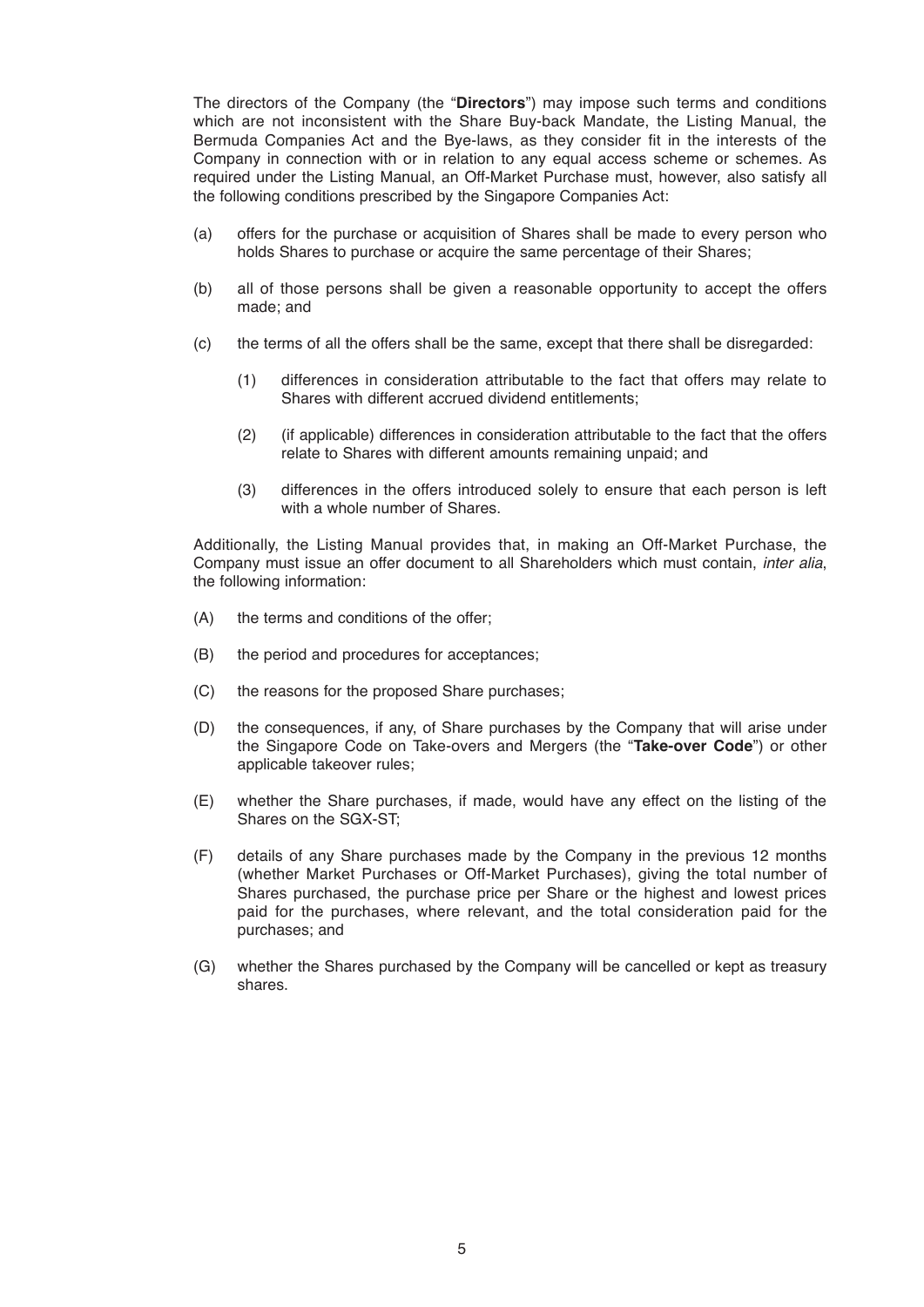#### **3.4.4 Purchase Price**

The purchase price (excluding brokerage, commission, applicable goods and services tax and other related expenses) to be paid for a Share will be determined by the Directors. However, the maximum purchase price to be paid for the Shares as determined by the Directors (the "**Maximum Price**") must not exceed:

- (i) in the case of a Market Purchase, five per cent. above the Average Closing Price; and
- (ii) in the case of an Off-Market Purchase, five per cent. above the Average Closing Price,

 in either case, excluding related expenses of the purchase or acquisition. For the above purposes:

 "**Average Closing Price**" means the average of the closing market prices of the Shares over the last five Market Days (as defined below) on which the Shares were transacted on the SGX-ST, before the date of the Market Purchase by the Company, or as the case may be, the date of the making of the offer pursuant to the Off-Market Purchase, and deemed to be adjusted in accordance with the listing rules of the SGX-ST for any corporate action which occurs after the relevant five-day period; and

 "**date of the making of the offer**" means the date on which the Company makes an offer for an Off-Market Purchase, stating therein the purchase price (which shall not be more than the Maximum Price for an Off-Market Purchase calculated on the foregoing basis) for each Share and the relevant terms of the equal access scheme for effecting the Off-Market Purchase.

#### **3.4.5 Solvency Test**

Under the Bermuda Companies Act, no purchase by a company of its own shares may be effected if, on the date on which the purchase is to be effected, there are reasonable grounds for believing that the company is, or after the purchase would be, unable to pay its liabilities as they become due.

- **3.5 Status of Purchased or Acquired Shares.** Under Bermuda law, the Shares purchased or acquired by the Company shall be treated as cancelled immediately upon purchase or acquisition, unless such Shares are held by the Company as treasury shares. Upon cancellation of the Shares, the total issued capital of the Company will be diminished by the nominal value of the Shares purchased or acquired by the Company. The Shares purchased or acquired by the Company shall not be taken as reducing the amount of the Company's authorised share capital.
- **3.6 Treasury Shares.** The Bye-laws currently do not allow for the holding of treasury shares.
- **3.7 Source of Funds.** In purchasing or acquiring Shares pursuant to the Share Buy-back Mandate, the Company may only apply funds legally available for such purchase or acquisition in accordance with the Bye-laws and applicable laws. Under the Bermuda Companies Act, any payment made by the Company in consideration of the purchase or acquisition of its Shares may be made out of the capital paid up thereon or out of the funds of the Company which would otherwise be available for dividend or distribution or out of the proceeds of a fresh issue of Shares made for the purposes of the repurchase. The premium, if any, payable on repurchase of Shares, is to be provided for out of funds of the Company which would otherwise be available for dividend or distribution or out of the share premium account of the Company (the "**Share Premium Account**") before the Shares are repurchased. The Company intends to use internal sources of funds, external borrowings, or a combination of internal resources and external borrowings, to finance purchases or acquisitions of its Shares. The Directors do not propose to exercise the Share Buy-back Mandate to such extent that it would materially affect the working capital requirements, financial flexibility or investment ability of the Group.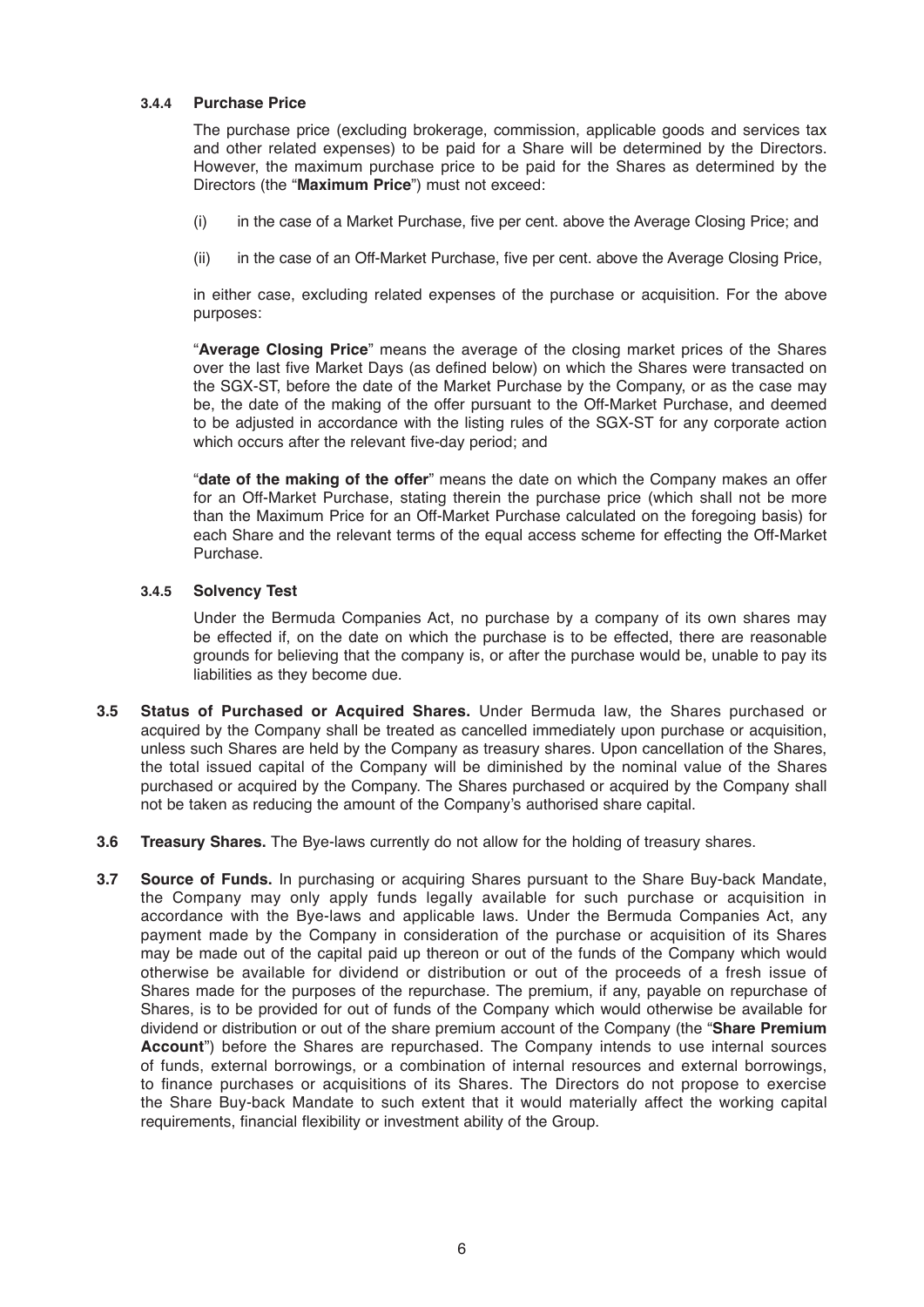**3.8 Financial Effects.** The financial effects on the Group arising from purchases or acquisitions of Shares which may be made pursuant to the Share Buy-back Mandate will depend on, *inter alia*, the manner in which the purchase or acquisition is funded, the aggregate number of Shares purchased or acquired and the consideration paid at the relevant time. The financial effects on the Group based on the audited consolidated financial statements of the Group for the financial year ended 31 December 2018 ("**FY2018 Results**") are based on the assumptions set out below.

#### **3.8.1 Manner in which the Purchase or Acquisition is Funded**

 Under the Bermuda Companies Act, any payment made by the Company in consideration of the purchase or acquisition of its Shares may be made out of the capital paid up thereon or out of the funds of the Company which would otherwise be available for dividend or distribution or out of the proceeds of a fresh issue of Shares made for the purposes of the repurchase. The premium, if any, payable on repurchase of Shares, is to be provided for out of funds of the Company which would otherwise be available for dividend or distribution or out of the Share Premium Account before the Shares are repurchased.

 Where any payment made by the Company in consideration of the purchase or acquisition of Shares is made out of the capital paid up thereon or out of the proceeds of a fresh issue of Shares made for the purposes of the repurchase, the amount available for declaration and payment of cash dividends by the Company will not be reduced.

 Where any payment made by the Company in consideration of the purchase or acquisition of Shares is made out funds of the Company which would otherwise be available for dividend or distribution, such consideration (excluding brokerage, commission, applicable goods and services tax and other related expenses) will correspondingly reduce the amount available for declaration and payment of cash dividends by the Company.

#### **3.8.2 Maximum Price Paid for Shares Acquired or Purchased**

Based on 2,676,062,186 issued Shares as at the Latest Practicable Date, the purchase by the Company of 10 per cent. of such Shares will result in the purchase or acquisition of 267,606,218 Shares.

Assuming that the Company purchases or acquires the 267,606,218 Shares at the Maximum Price on the Latest Practicable Date, the maximum amount of funds required is approximately:

- (i) in the case of Market Purchases, S\$100,352,332 based on S\$0.375 for each Share (being the price equivalent to five per cent. above the Average Closing Price of the Shares traded on the SGX-ST over the last five days on which the SGX-ST is open for trading in securities ("**Market Days**") preceding the Latest Practicable Date); and
- (ii) in the case of Off-Market Purchases, S\$100,352,332 based on S\$0.375 for each Share (being the price equivalent to five per cent. above the Average Closing Price of the Shares traded on the SGX-ST over the last five Market Days preceding the Latest Practicable Date).
- **3.8.3 For illustrative purposes only,** on the basis of the assumptions set out above as well as the following:
	- (i) the Share Buy-back Mandate had been effective on 1 January 2018;
	- (ii) the purchase of Shares took place at the beginning of the financial year on 1 January 2018;
	- (iii) there was no issuance of Shares after the Latest Practicable Date; and
	- (iv) the Share purchases were funded by internal resources and/or external borrowings,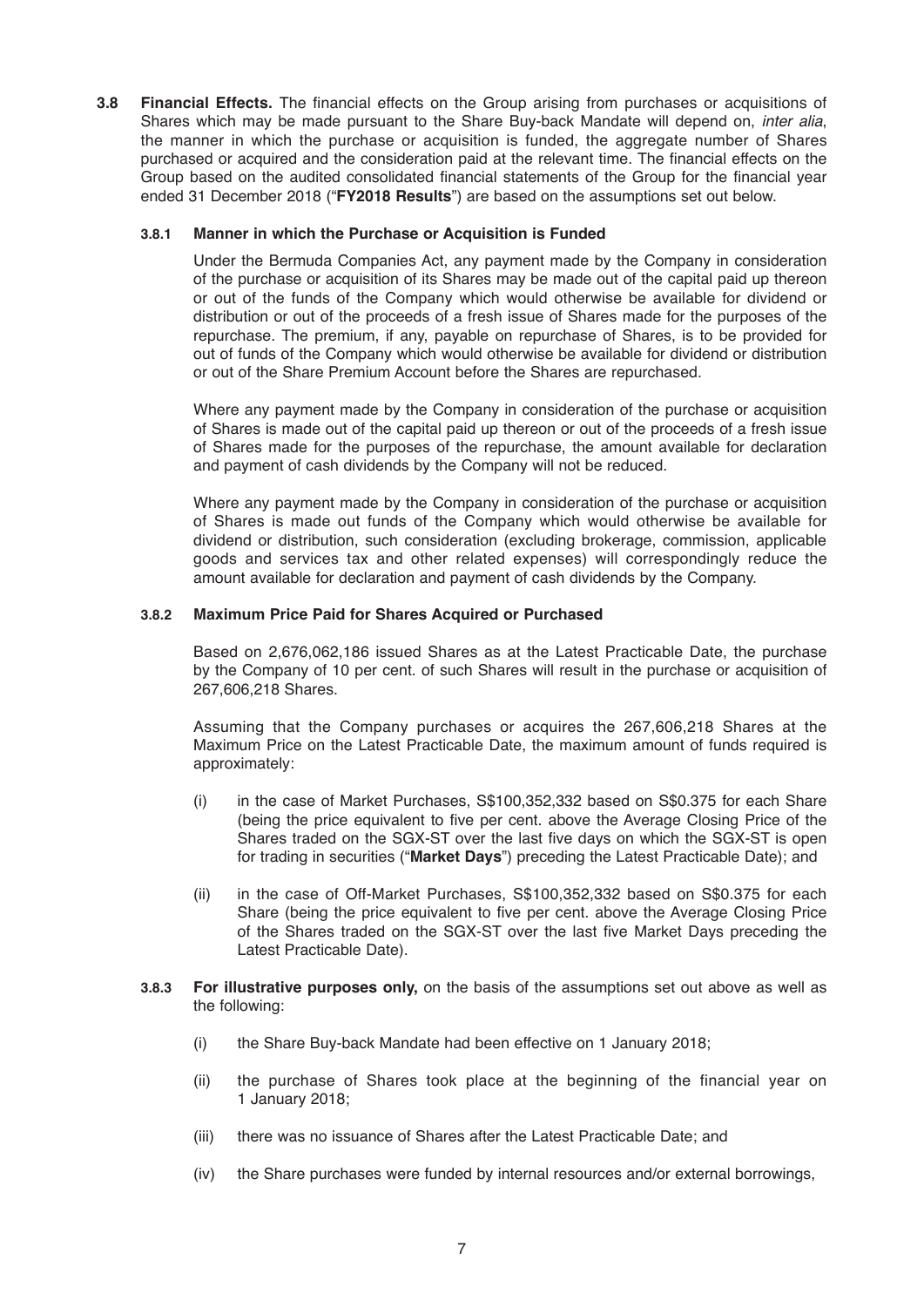the financial effects on the FY2018 Results would have been as follows:

|                                                                | <b>GROUP</b>                                                        |                                                                | <b>COMPANY</b>     |                                                                |
|----------------------------------------------------------------|---------------------------------------------------------------------|----------------------------------------------------------------|--------------------|----------------------------------------------------------------|
|                                                                | <b>Before</b><br><b>Share</b><br><b>Buy-back</b><br><b>HK\$'000</b> | <b>After</b><br><b>Share</b><br><b>Buy-back</b><br>HK\$'000(2) |                    | <b>After</b><br><b>Share</b><br><b>Buy-back</b><br>HK\$'000(2) |
| As at 31 December 2018                                         |                                                                     |                                                                |                    |                                                                |
| Shareholders' Funds <sup>(3)</sup>                             | 7,983,190                                                           | 7,384,693                                                      | 9,769,786          | 9,171,289                                                      |
| Net Asset Value                                                | 8,663,697                                                           | 8,065,200                                                      | 9,769,786          | 9,171,289                                                      |
| <b>Total Assets</b>                                            | 19,584,389                                                          | 19,566,957                                                     | 14,436,692         | 14,419,260                                                     |
| <b>Total Liabilities</b>                                       | 10,920,692                                                          | 11,501,757                                                     | 4,666,906          | 5,247,971                                                      |
| Total Borrowings <sup>(4)</sup>                                | 7,600,776                                                           | 8,181,841                                                      | 4,564,905          | 5,145,970                                                      |
| Profit Attributable to<br>Shareholders <sup>(5)</sup>          | 676,459                                                             | 659,027                                                        | 273,278            | 255,846                                                        |
| <b>Number of Shares ('000)</b>                                 |                                                                     |                                                                |                    |                                                                |
| <b>Issued and Paid-up Share</b><br>Capital                     | 2,676,062                                                           | 2,408,456                                                      | 2,676,062          | 2,408,456                                                      |
| Weighted Average Number of<br><b>Issued and Paid-up Shares</b> | 2,644,322                                                           | 2,376,716                                                      | 2,644,322          | 2,376,716                                                      |
| <b>Financial Ratios</b>                                        |                                                                     |                                                                |                    |                                                                |
| Net Asset Value per Share (HK\$)                               | 2.98                                                                | 3.07                                                           | 3.65               | 3.81                                                           |
| Earnings per Share (HK\$)                                      | 0.256                                                               | 0.277                                                          | n.m <sup>(6)</sup> | n.m <sup>(6)</sup>                                             |
| Gearing Ratio(7)                                               | 56%                                                                 | 59%                                                            | 32%                | 36%                                                            |

#### **Purchases made equally out of profits (5%) and capital (5%) and all cancelled(1)**

#### **Notes:**

 (1) The disclosed financial effects remain the same irrespective of whether the purchase of Shares is made by way of Market Purchases or Off-Market Purchases.

<sup>(2)</sup> Assumes that the Company purchases the maximum limit of 267,606,218 Shares at the Maximum Price of S\$0.375 per Share (being the price equivalent to five per cent. above the Average Closing Price of the Shares traded on the SGX-ST over the last five Market Days preceding the Latest Practicable Date).

 (3) "**Shareholders' Funds**" means the aggregate amounts of Share Capital, Share Premium, foreign currency translation reserve, statutory reserve, contributed surplus reserve, other reserves and retained earnings.

- (4) "**Total Borrowings**" means short term and long term borrowings.
- (5) "**Profit Attributable to Shareholders**" after Share Buy-back has been adjusted by the notional interest expense incurred at the interest rate of three per cent. per annum less taxation.
- (6) "**n.m.**" means not meaningful.
- (7) "**Gearing Ratio**" represents the ratio of total liabilities to total assets.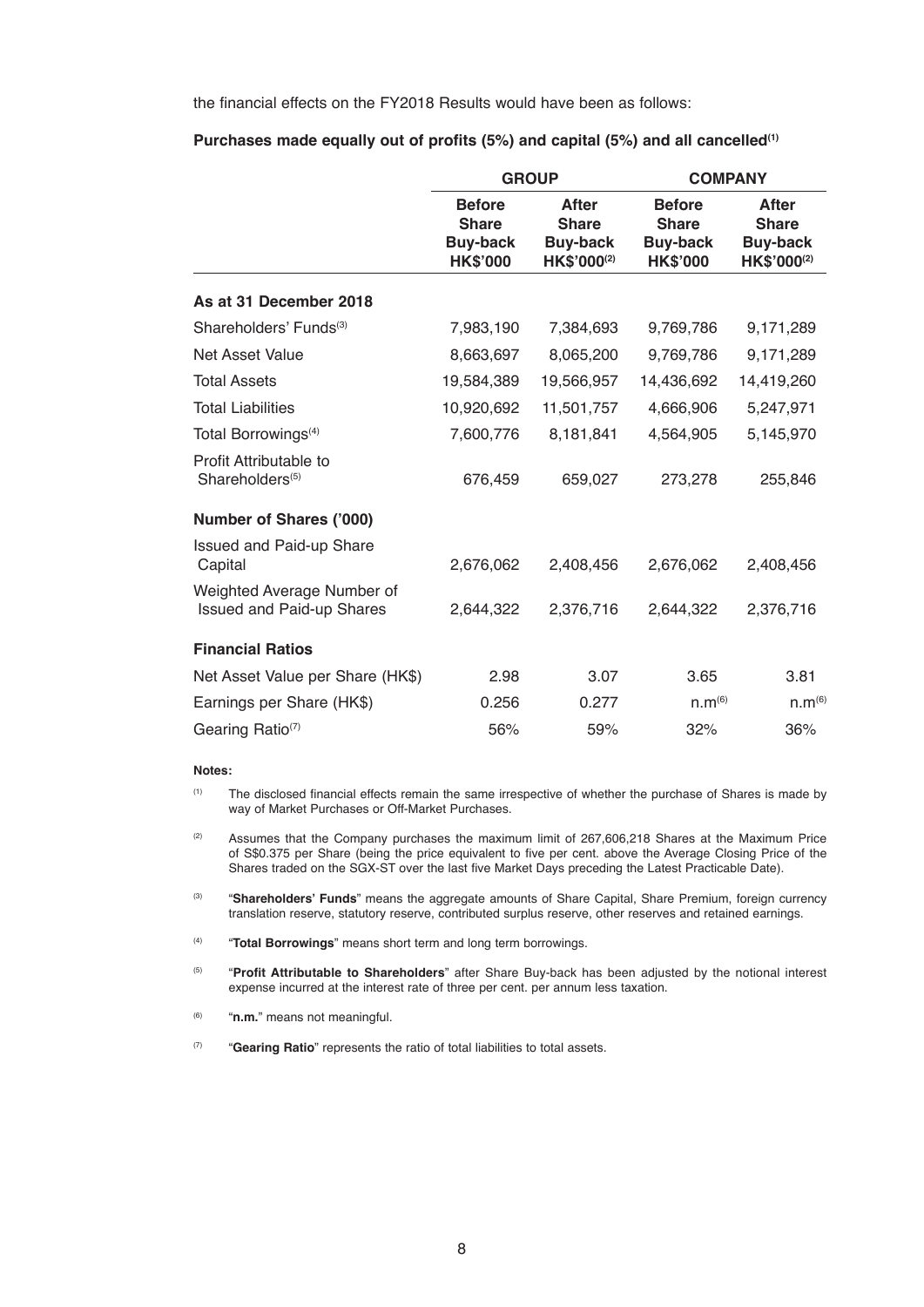#### **SHAREHOLDERS SHOULD NOTE THAT THE FOREGOING FINANCIAL EFFECTS ARE BASED ON THE FY2018 RESULTS AND THE ABOVE ASSUMPTIONS, AND ARE FOR ILLUSTRATION ONLY. THE FY2018 RESULTS MAY NOT BE REPRESENTATIVE OF FUTURE PERFORMANCE.**

It should be noted that although the Share Buy-back Mandate would authorise the Company to purchase or acquire up to 10 per cent. of the total number of issued Shares, the Company may not necessarily purchase or acquire or be able to purchase or acquire the entire 10 per cent. In addition, the Shares purchased or acquired by the Company shall be treated as cancelled immediately upon purchase or acquisition. The Company will take into account both financial and non-financial factors (for example, stock market conditions and the performance of the Shares) in assessing the relative impact of a Share purchase before execution.

- **3.9 Taxation.** Shareholders who are in doubt as to their respective tax positions or any tax implications, or who may be subject to tax in a jurisdiction outside Singapore, should consult their own professional advisers.
- **3.10 Listing Status of the Shares.** The Listing Manual requires a listed company to ensure that at least 10 per cent. of the total number of its issued shares (excluding treasury shares, subsidiary holdings, preference shares and convertible equity securities) in a class that is listed is held by public shareholders at all times.

As at the Latest Practicable Date, approximately 24.68 per cent. of the total number of Shares are held by public shareholders. Accordingly, the Company is of the view that there is a sufficient number of the Shares in issue held by public shareholders which would permit the Company to undertake purchases or acquisitions of its Shares through Market Purchases and/or Off-Market Purchases up to the full 10 per cent. limit pursuant to the Share Buy-back Mandate without affecting the listing status of the Shares on the SGX-ST. The Company will consider investor interests when maintaining a liquid market in its securities and will ensure that there is a sufficient float for an orderly market in its securities when purchasing its Shares.

**3.11 Listing Rules.** The Listing Manual restricts a listed company from purchasing shares by way of market purchases at a price per share which is more than five per cent. above the "average closing price", being the average of the closing market prices of the shares over the last five Market Days on which transactions in the shares were recorded, before the day on which the purchases were made, and deemed to be adjusted for any corporate action that occurs after the relevant five-day period. The Maximum Price for a Share in relation to Market Purchases referred to in paragraph 3.4.4(i) above complies with this requirement. Although the Listing Manual does not prescribe a maximum price in relation to purchases of shares by way of off-market purchases, the Company has set a cap of five per cent. above the Average Closing Price as the maximum price for a Share to be purchased or acquired by way of an Off-Market Purchase.

The Company will not undertake any purchase or acquisition of Shares pursuant to the Share Buy-back Mandate at any time after any matter or development of a price sensitive nature has occurred or has been the subject of consideration and/or a decision of the board of directors of the Company until such price sensitive information has been publicly announced. In particular, the Company will not purchase or acquire any Shares during the two weeks immediately preceding, and up to the time of the announcement of, the Company's results for each of the first three quarters of its financial year and during the one month preceding, and up to the time of announcement of, the Company's results for the full financial year.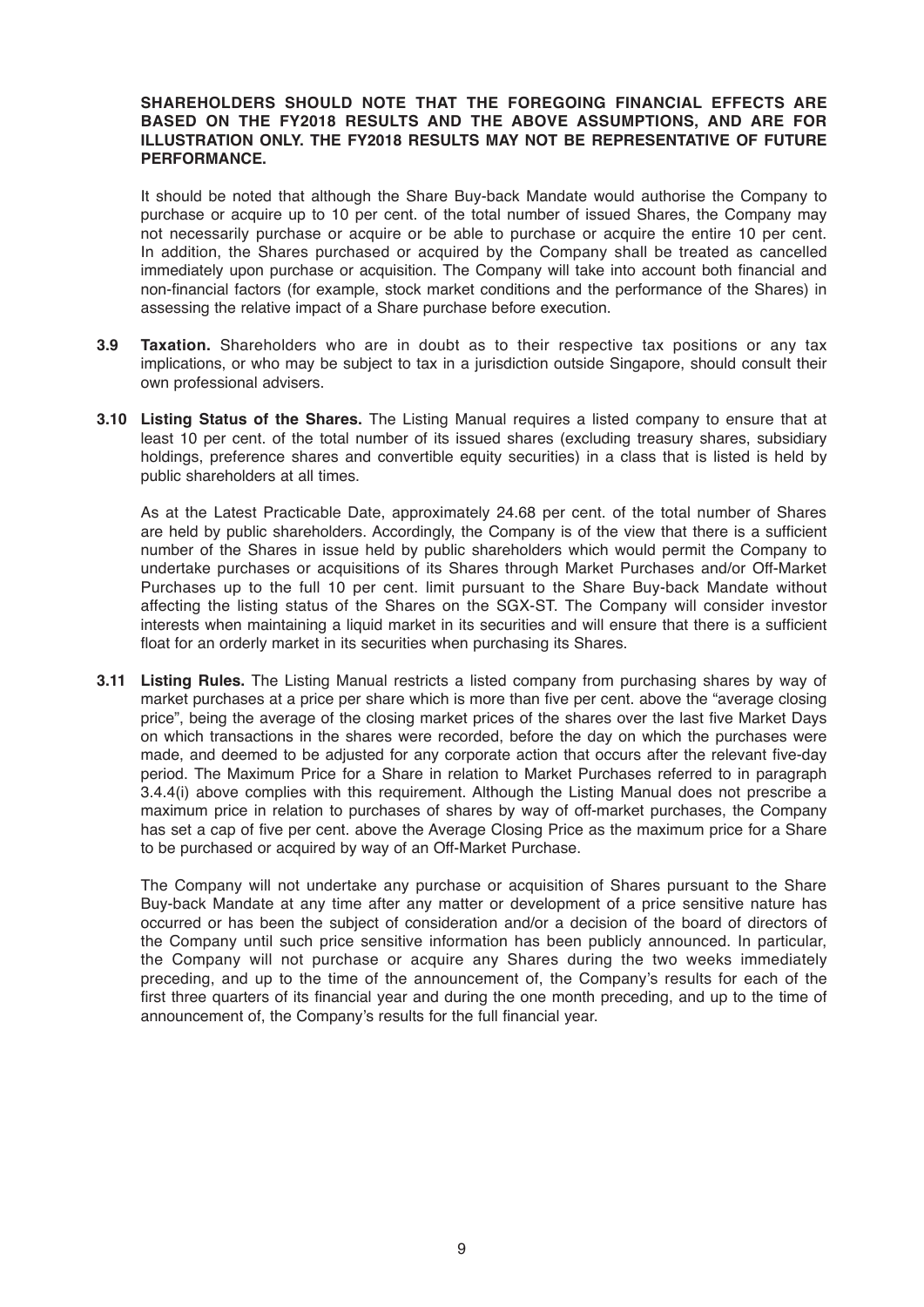- **3.12 Reporting Requirements.** The Listing Manual specifies that a listed company shall report all purchases or acquisitions of its shares to the SGX-ST not later than 9.00 a.m. (i) in the case of a Market Purchase, on the Market Day following the day of purchase or acquisition of any of its shares and (ii) in the case of an Off-Market Purchase, on the second Market Day after the close of acceptances of the offer. Such announcement (which must be in the form prescribed by the Listing Manual) must include details of the date of the purchase, the total number of shares purchased, the number of shares cancelled, the number of shares held as treasury shares, the purchase price per share or the highest and lowest prices paid for such shares, as applicable, the total consideration (including stamp duties and clearing charges) paid or payable for the shares, the number of shares purchased as at the date of announcement (on a cumulative basis), the number of shares excluding treasury shares and subsidiary holdings, the number of treasury shares held after the purchase and the number of subsidiary holdings after the purchase.
- **3.13 Take-over Implications.** Appendix 2 of the Take-over Code contains the Share Buy-back Guidance Note. The take-over implications arising from any purchase or acquisition by the Company of its Shares are set out below.

#### **3.13.1 Obligation to make a Take-over Offer**

 If, as a result of any purchase or acquisition by the Company of its Shares, the proportionate interest in the voting capital of the Company of a Shareholder and persons acting in concert with him increases, such increase will be treated as an acquisition for the purposes of Rule 14 of the Take-over Code. Consequently, a Shareholder or a group of Shareholders acting in concert with a Director could obtain or consolidate effective control of the Company and become obliged to make an offer under Rule 14 of the Take-over Code.

#### **3.13.2 Persons Acting in Concert**

Under the Take-over Code, persons acting in concert comprise individuals or companies who, pursuant to an agreement or understanding (whether formal or informal), co-operate, through the acquisition by any of them of shares in a company to obtain or consolidate effective control of that company.

In addition, under the Take-over Code, certain persons are presumed to be acting in concert with each other, unless the contrary is established. For example, the following individuals and companies will be presumed to be acting in concert with each other:

- (i) the following companies:
	- (a) a company;
	- (b) the parent company of (a);
	- (c) the subsidiaries of (a);
	- (d) the fellow subsidiaries of (a);
	- (e) the associated companies of any of  $(a)$ ,  $(b)$ ,  $(c)$  or  $(d)$ ;
	- (f) companies whose associated companies include any of (a), (b), (c), (d) or (e); and
	- (g) any person who has provided financial assistance (other than a bank in the ordinary course of business) to any of the foregoing companies for the purchase of voting rights; and
- (ii) a company with any of its directors (together with their close relatives, related trusts as well as companies controlled by any of the directors, their close relatives and related trusts).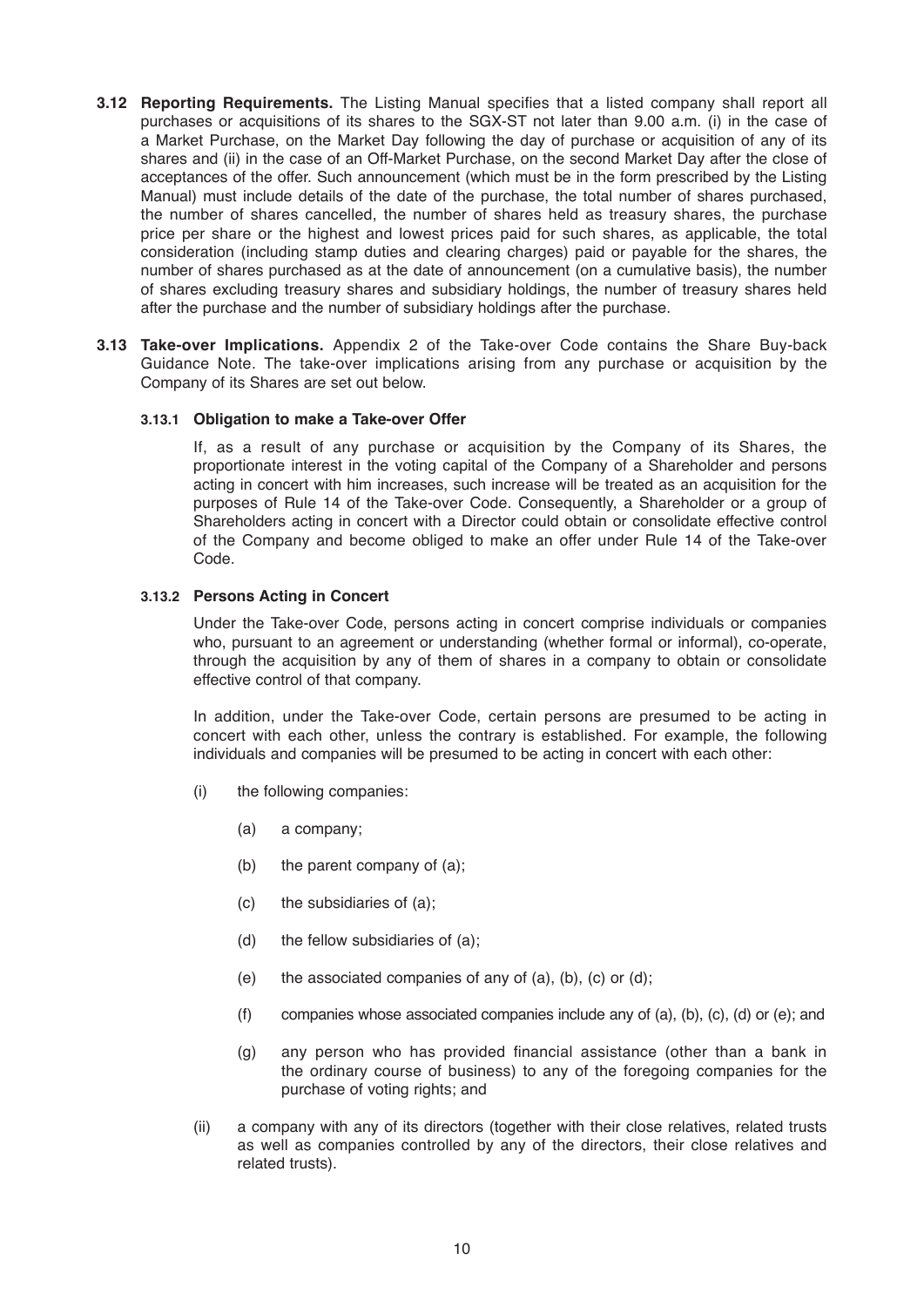The circumstances under which Shareholders, including Directors and persons acting in concert with them respectively, will incur an obligation to make a take-over offer under Rule 14 of the Take-over Code after a purchase or acquisition of Shares by the Company are set out in Appendix 2 to the Take-over Code.

#### **3.13.3 Effect of Rule 14 and Appendix 2**

In general terms, the effect of Rule 14 and Appendix 2 of the Take-over Code is that, unless exempted, Directors and persons acting in concert with them will incur an obligation to make a take-over offer under Rule 14 if, as a result of the Company purchasing or acquiring Shares, the voting rights of such Directors and their concert parties would increase to 30 per cent. or more, or in the event that such Directors and their concert parties hold between (and including) 30 per cent. and 50 per cent. of the Company's voting rights, if the voting rights of such Directors and their concert parties would increase by more than one per cent. in any period of six months. In calculating the percentages of voting rights of such Directors and their concert parties, treasury shares shall be excluded.

Under Appendix 2 of the Take-over Code, a Shareholder not acting in concert with the Directors will not be required to make a take-over offer under Rule 14 if, as a result of the Company purchasing or acquiring its Shares, the voting rights of such Shareholder would increase to 30 per cent. or more, or, if such Shareholder holds between (and including) 30 per cent. and 50 per cent. of the Company's voting rights, the voting rights of such Shareholder would increase by more than one per cent. in any period of six months. Such a Shareholder need not abstain from voting in respect of the resolution authorising the Share Buy-back Mandate.

 Based on the interests of the Substantial Shareholders as recorded in the Register of Substantial Shareholders as at the Latest Practicable Date as set out in paragraph 4.3 below, none of the Substantial Shareholders would become obliged to make a take-over offer for the Company under Rule 14 of the Take-over Code as a result of the purchase by the Company of the maximum limit of 10 per cent. of its issued Shares as at the Latest Practicable Date.

For the purposes of this Letter:

 "**Substantial Shareholders**" means in relation to the Company, a person who has an interest in one or more voting shares included in one of the classes of Shares in the Company and the total votes attached to such Share(s) is not less than five per cent. of the total votes attached to all the voting shares included in that class.

 **SHAREHOLDERS WHO ARE IN DOUBT AS TO THEIR OBLIGATIONS, IF ANY, TO MAKE A MANDATORY TAKE-OVER OFFER UNDER THE TAKE-OVER CODE AS A RESULT OF ANY PURCHASE OR ACQUISITION OF SHARES BY THE COMPANY SHOULD CONSULT THE SECURITIES INDUSTRY COUNCIL AND/OR THEIR PROFESSIONAL ADVISERS AT THE EARLIEST OPPORTUNITY.**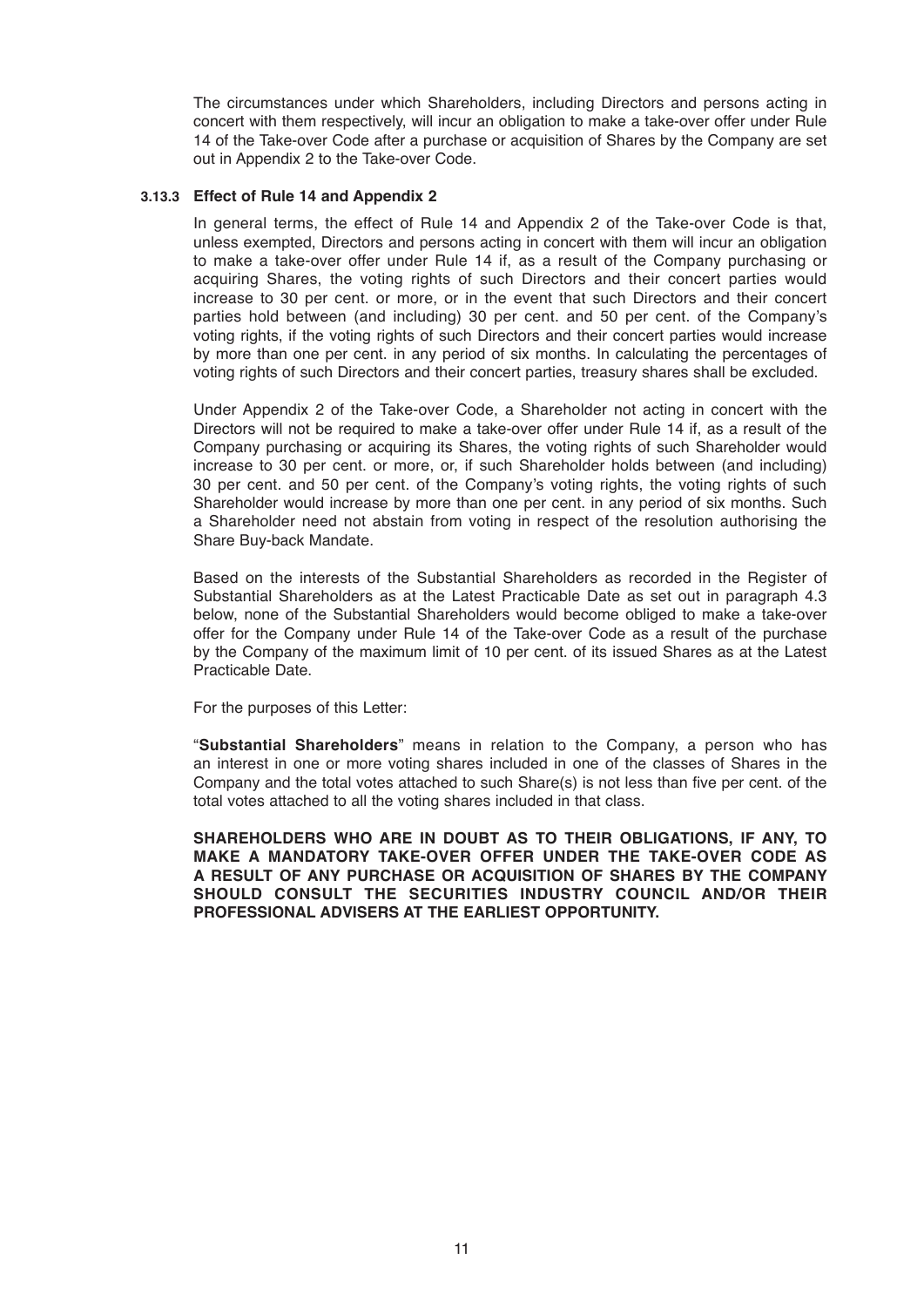# **4. FURTHER INFORMATION**

- **4.1 Interests of Directors and Controlling Shareholders.** None of the Directors or, to the best of the Company's knowledge, the controlling Shareholders of the Company, has any interest, direct or indirect, in the Share Buy-back Mandate (other than through their respective shareholdings in the Company).
- **4.2 Shareholding Interests of Directors.** The interests of Directors in the Company as recorded in the Register of Directors' Shareholdings as at the Latest Practicable Date are set out below:

| <b>Directors</b>       | <b>Direct Interest</b> |      | <b>Deemed Interest</b> |      |
|------------------------|------------------------|------|------------------------|------|
|                        | No. of Shares          | $\%$ | No. of Shares          | $\%$ |
| Mr Wang Tianyi         |                        |      |                        |      |
| Mr An Xuesong          |                        |      |                        |      |
| Mr Luo Junling         |                        |      |                        |      |
| Mr Zhai Haitao         |                        |      |                        |      |
| Mr Lim Yu Neng Paul(1) |                        |      | 1,608,909              | 0.06 |
| Ms Cheng Fong Yee      | 622,266                | 0.02 |                        |      |
| Ms Hao Gang            |                        |      |                        |      |

**Note:**

- (1) Mr Lim Yu Neng Paul is deemed to be interested in 100,509 Shares held in the name of Citibank Nominees Singapore Pte. Ltd and 1,508,400 Shares held in the name of DBS Nominees (Pte) Ltd.
- **4.3 Shareholding Interests of Substantial Shareholders.** The interests of Substantial Shareholders in the Shares as recorded in the Register of Substantial Shareholders as at the Latest Practicable Date are set out below:

| <b>Substantial</b><br><b>Shareholders</b>                                    | <b>Direct Interest</b> |       | <b>Deemed Interest</b> |       |
|------------------------------------------------------------------------------|------------------------|-------|------------------------|-------|
|                                                                              | No. of Shares          | %     | No. of Shares          | %     |
| China Everbright Water<br><b>Holdings Limited</b>                            | 2,013,448,456          | 75.24 |                        |       |
| China Everbright Environmental<br>Protection Holdings Limited <sup>(1)</sup> |                        |       | 2,013,448,456          | 75.24 |
| China Everbright<br>International Limited <sup>(2)</sup>                     |                        |       | 2,013,448,456          | 75.24 |
| Guildford Limited <sup>(3)</sup>                                             |                        |       | 2,013,448,456          | 75.24 |
| Datten Investments Limited <sup>(4)</sup>                                    |                        |       | 2,013,448,456          | 75.24 |
| China Everbright Holdings<br>Company Limited <sup>(5)</sup>                  |                        |       | 2,013,448,456          | 75.24 |
| China Everbright Group Ltd. <sup>(6)</sup>                                   |                        |       | 2,013,448,456          | 75.24 |
| Central Huijin<br>Investment Ltd.(7)                                         |                        |       | 2,013,448,456          | 75.24 |

#### **Notes:**

- (1) China Everbright Environmental Protection Holdings Limited, which is the holding company of China Everbright Water Holdings Limited, is deemed to have an interest in the Shares held by China Everbright Water Holdings Limited.
- (2) China Everbright International Limited is the holding company of China Everbright Environmental Protection Holdings Limited and is deemed to have an interest in the Shares in which China Everbright Environmental Protection Holdings Limited has an interest.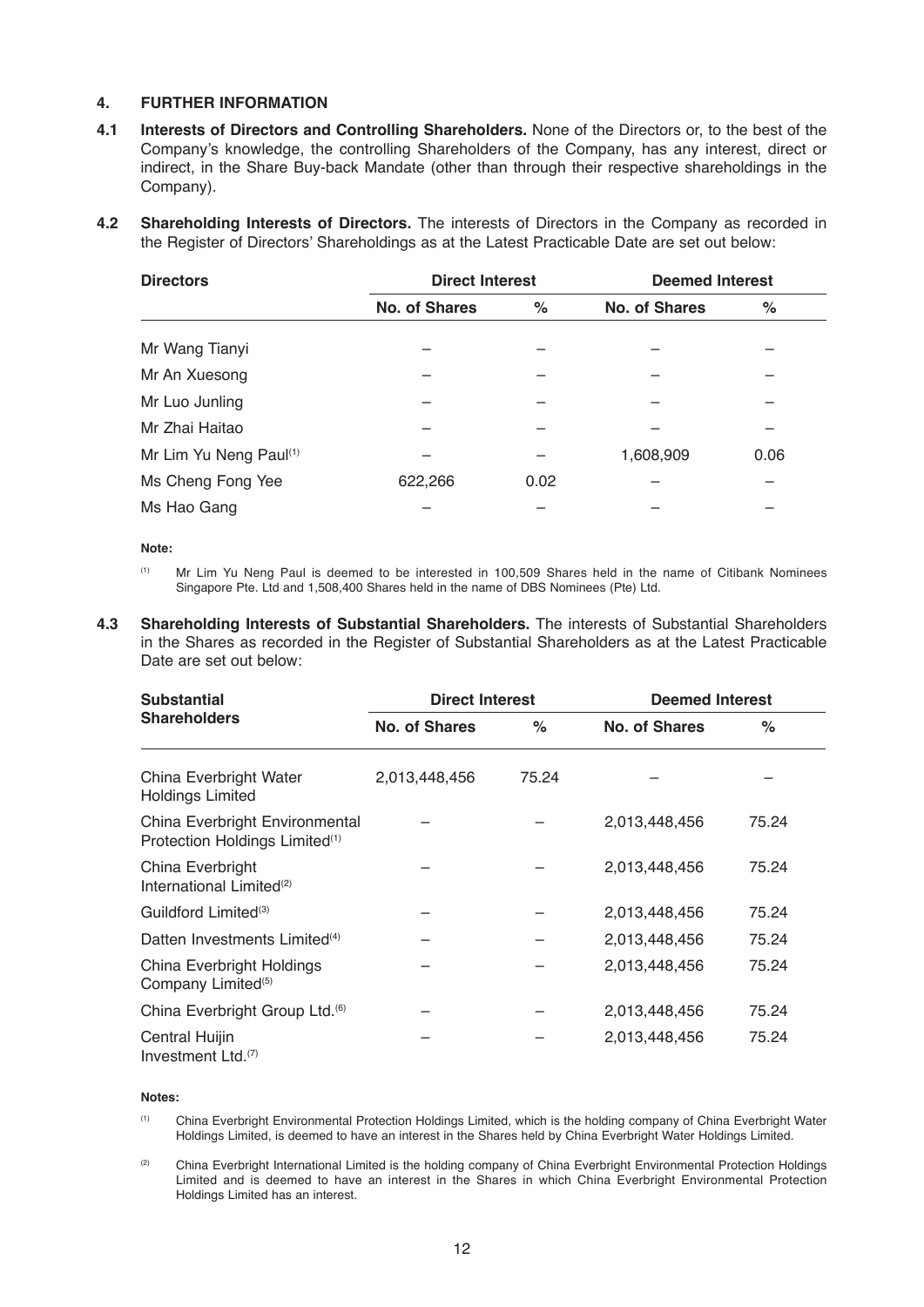- <sup>(3)</sup> Guildford Limited holds more than 20 per cent. but not more than 50 per cent. of the total issued shares of China Everbright International Limited and is deemed to have an interest in the Shares in which China Everbright International Limited has an interest.
- (4) Datten Investments Limited is the holding company of Guildford Limited and is deemed to have an interest in the Shares in which Guildford Limited has an interest.
- <sup>(5)</sup> China Everbright Holdings Company Limited is the holding company of Datten Investments Limited and is deemed to have an interest in the Shares in which Datten Investments Limited has an interest.
- (6) China Everbright Group Ltd. is the holding company of China Everbright Holdings Company Limited and is deemed to have an interest in the Shares in which China Everbright Holdings Company Limited has an interest.
- (7) Central Huijin Investment Ltd. holds 55.67 per cent. of the shares in China Everbright Group Ltd. and is deemed to have an interest in the Shares in which China Everbright Group Ltd. has an interest.

#### **5. DIRECTORS' RECOMMENDATION**

- **5.1 Proposed Renewal of the IPT Mandate.** Mr Lim Yu Neng Paul, Ms Cheng Fong Yee and Ms Hao Gang (collectively, the "**Independent Directors**"), who are members of the Audit Committee and independent directors of the Company, are considered independent for the purposes of the proposed renewal of the IPT Mandate. Having reviewed, *inter alia*, the rationale for the terms of the IPT Mandate as well as the benefits that may be obtained therefrom, and the review procedures of the Company, the Independent Directors confirm that the methods or procedures for determining the transaction prices under the IPT Mandate are sufficient to ensure that the transactions will be carried out on normal commercial terms and will not be prejudicial to the interests of the Company and its minority Shareholders. Accordingly, the Independent Directors recommend that Shareholders vote in favour of the respective resolution in respect of the proposed renewal of the IPT Mandate at the 2019 AGM.
- **5.2 Proposed Renewal of the Share Buy-back Mandate.** The Directors having considered, *inter alia*, the terms and the rationale of the Share Buy-back Mandate, are of the opinion that the Share Buyback Mandate is in the interests of the Company and the Shareholders. Accordingly, the Directors recommend that Shareholders vote in favour of the respective resolution in respect of the Share Buy-back Mandate at the 2019 AGM.
- **5.3 Abstention of Certain Directors.** Mr Zhai Haitao, who is a member of the Audit Committee and an independent director of the Company, has abstained from deliberating and making any recommendation in respect of the proposed renewal of the IPT Mandate as he is an independent director of China Everbright International Limited ("**CEIL**"), which is a controlling shareholder of the Company.

In addition, Mr Wang Tianyi is an executive director and chief executive officer of CEIL, and Mr An Xuesong is a senior executive of CEIL. Accordingly, each of Mr Wang Tianyi and Mr An Xuesong has abstained from deliberating and making any recommendation in respect of the proposed renewal of the IPT Mandate.

- **5.4 Abstention of Interested Persons.** China Everbright Water Holdings Limited will abstain from voting, and has undertaken to ensure that its associates will abstain from voting, on Ordinary Resolution No. 9, being the Ordinary Resolution relating to the proposed renewal of the IPT Mandate to be proposed at the 2019 AGM.
- **5.5 No Regard for Specific Objectives.** Shareholders, in deciding whether to vote in favour of the proposed renewal of the IPT Mandate, should read carefully the terms, rationale and financial effects of the IPT Mandate. In giving the above recommendations, the Independent Directors have not had regard to any general or specific investment objectives, financial situations, tax positions or particular needs or constraints of any individual Shareholder. As different Shareholders have different investment profiles and objectives, the Independent Directors recommend that any individual Shareholder who may require specific advice in relation to the proposed renewal of the IPT Mandate should consult his/her stockbroker, bank manager, solicitor, accountant, tax adviser or other professional adviser.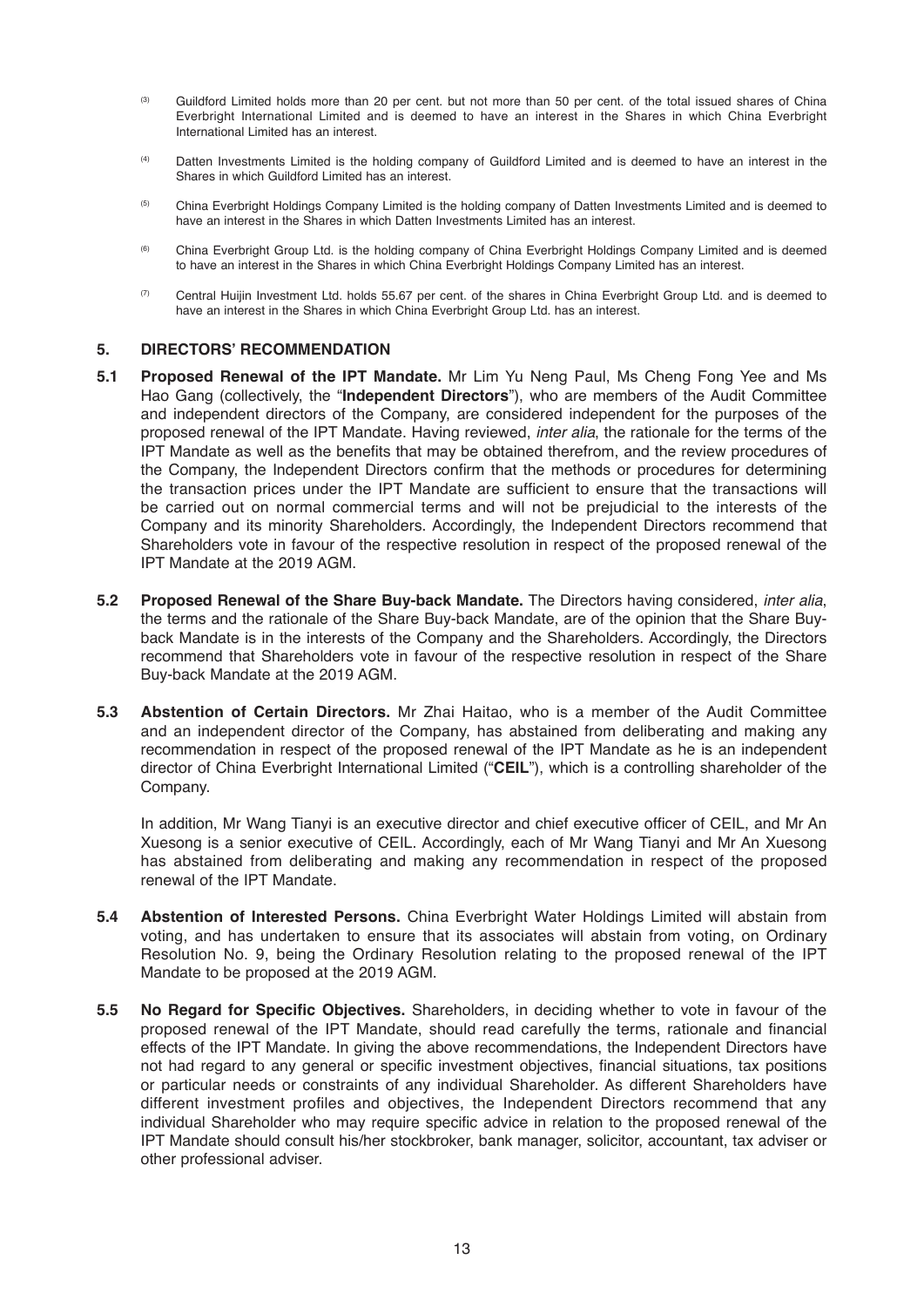#### **6. ANNUAL GENERAL MEETING**

The 2019 AGM will be held at The Ritz-Carlton, Millenia Singapore, Chihuly Room, Level 3, 7 Raffles Avenue, Singapore 039799 on Friday, 12 April 2019 at 9.30 a.m. (Singapore time) for the purpose of considering and, if thought fit, passing with or without any modifications, the resolutions as set out in the Notice.

### **7. ACTION TO BE TAKEN BY SHAREHOLDERS AND DEPOSITORS**

Under the Bermuda Companies Act, Depositors shall not be regarded as Shareholders entitled to attend the 2019 AGM and vote at general meetings convened by the Company.

A Depositor which is a corporation and wishes to attend and vote at the 2019 AGM may do so as the proxy of The Central Depository (Pte) Limited ("**CDP**") if its name is shown in the records of CDP 72 hours prior to the time of the 2019 AGM and by completing, signing and returning the enclosed depositor proxy form in respect of the 2019 AGM (the "**Depositor Proxy Form**"), in accordance with the instructions printed thereon as soon as possible and, in any event, so as to reach the office of the Company's Singapore Share Transfer Agent, Boardroom Corporate & Advisory Services Pte. Ltd. at 50 Raffles Place, #32-01 Singapore Land Tower, Singapore 048623, not less than 48 hours before the time fixed for the 2019 AGM.

Pursuant to Bye-law 77(1)(b) of the Bye-laws and Section 81SJ(4) of the Securities and Futures Act, Chapter 289 of Singapore ("**SFA**"), unless CDP specifies otherwise in a written notice to the Company, CDP shall be deemed to have appointed the Depositors who are individuals and whose names are shown in the records of CDP 72 hours prior to the time of the relevant general meeting supplied by CDP to the Company, as CDP's proxies to vote on behalf of CDP at a general meeting of the Company. As such, a Depositor who is an individual and whose name is listed in the Depository Register 72 hours before the time of the 2019 AGM may attend and vote at the 2019 AGM without having to complete or return any form of proxy.

A Depositor who is an individual and is unable to attend the 2019 AGM but wishes to appoint nominee(s) to attend the meeting and vote on his behalf, must complete, sign and return the enclosed Depositor Proxy Form in accordance with the instructions printed thereon as soon as possible and, in any event, so as to reach the office of the Company's Singapore Share Transfer Agent, Boardroom Corporate & Advisory Services Pte. Ltd. at 50 Raffles Place, #32-01 Singapore Land Tower, Singapore 048623, not less than 48 hours before the time fixed for the 2019 AGM. The completion and return of the Depositor Proxy Form by an individual Depositor will not prevent him from attending and voting in person at the 2019 AGM as a proxy of CDP if he subsequently wishes to do so, in place of his proxy.

A Shareholder (other than a Depositor) who is unable to attend the 2019 AGM and wishes to appoint a proxy to attend and vote on his behalf, must complete, sign and return the enclosed member proxy form in respect of the 2019 AGM (the "**Member Proxy Form**"), in accordance with the instructions printed thereon as soon as possible and, in any event, so as to reach the office of the Company's Singapore Share Transfer Agent, Boardroom Corporate & Advisory Services Pte. Ltd. at 50 Raffles Place, #32-01 Singapore Land Tower, Singapore 048623, not less than 48 hours before the time fixed for the 2019 AGM. The completion and return of the Member Proxy Form by a Shareholder will not prevent him from attending and voting at the 2019 AGM in person if he so wishes, in place of his proxy. **Please note that this paragraph is only applicable to Shareholders who do not hold Shares through an account with CDP (i.e. who hold Shares in scrip).**

For the purposes of this paragraph, the terms "**Depositor**" and "**Depository Register**" shall have the meanings ascribed to them respectively in Section 81SF of the SFA.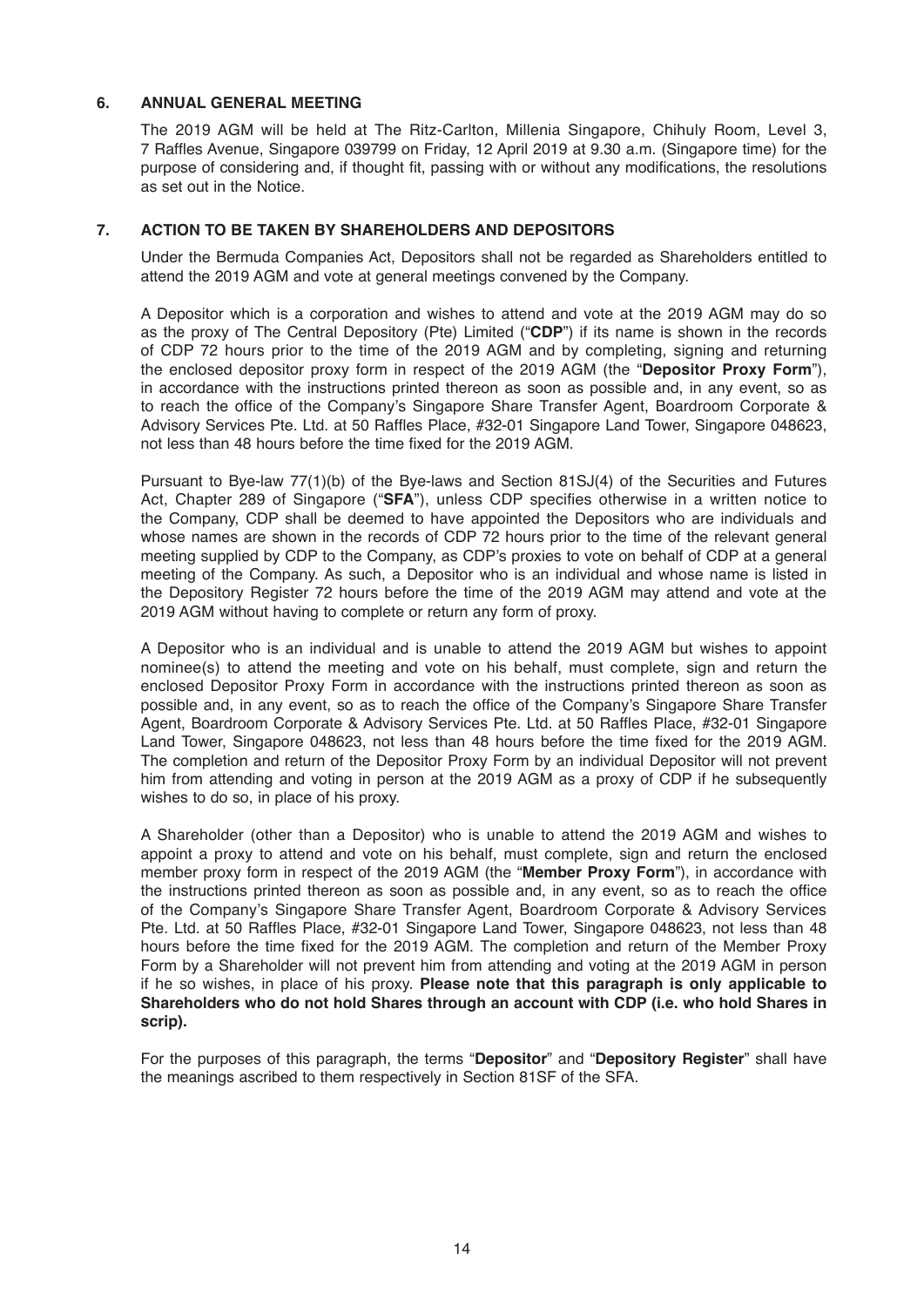# **8. DIRECTORS' RESPONSIBILITY STATEMENT**

The Directors collectively and individually accept full responsibility for the accuracy of the information given in this Letter and confirm after making all reasonable enquiries that, to the best of their knowledge and belief, this Letter constitutes full and true disclosure of all material facts about the IPT Mandate and the Share Buy-back Mandate, and the Group, and the Directors are not aware of any facts the omission of which would make any statement in this Letter misleading.

Where information in this Letter has been extracted from published or otherwise publicly available sources or obtained from a named source, the sole responsibility of the Directors has been to ensure that such information has been accurately and correctly extracted from those sources and/ or reproduced in this Letter in its proper form and context.

# **9. DOCUMENTS FOR INSPECTION**

Copies of the Memorandum of Association and Bye-laws are available for inspection at the office of the Company at 9 Battery Road, MYP Centre, #20-02, Singapore 049910, during normal business hours from the date of this Letter up to the date of the 2019 AGM.

Yours faithfully

For and on behalf of the Board of Directors of **China Everbright Water Limited**

**An Xuesong** Executive Director and Chief Executive Officer

27 March 2019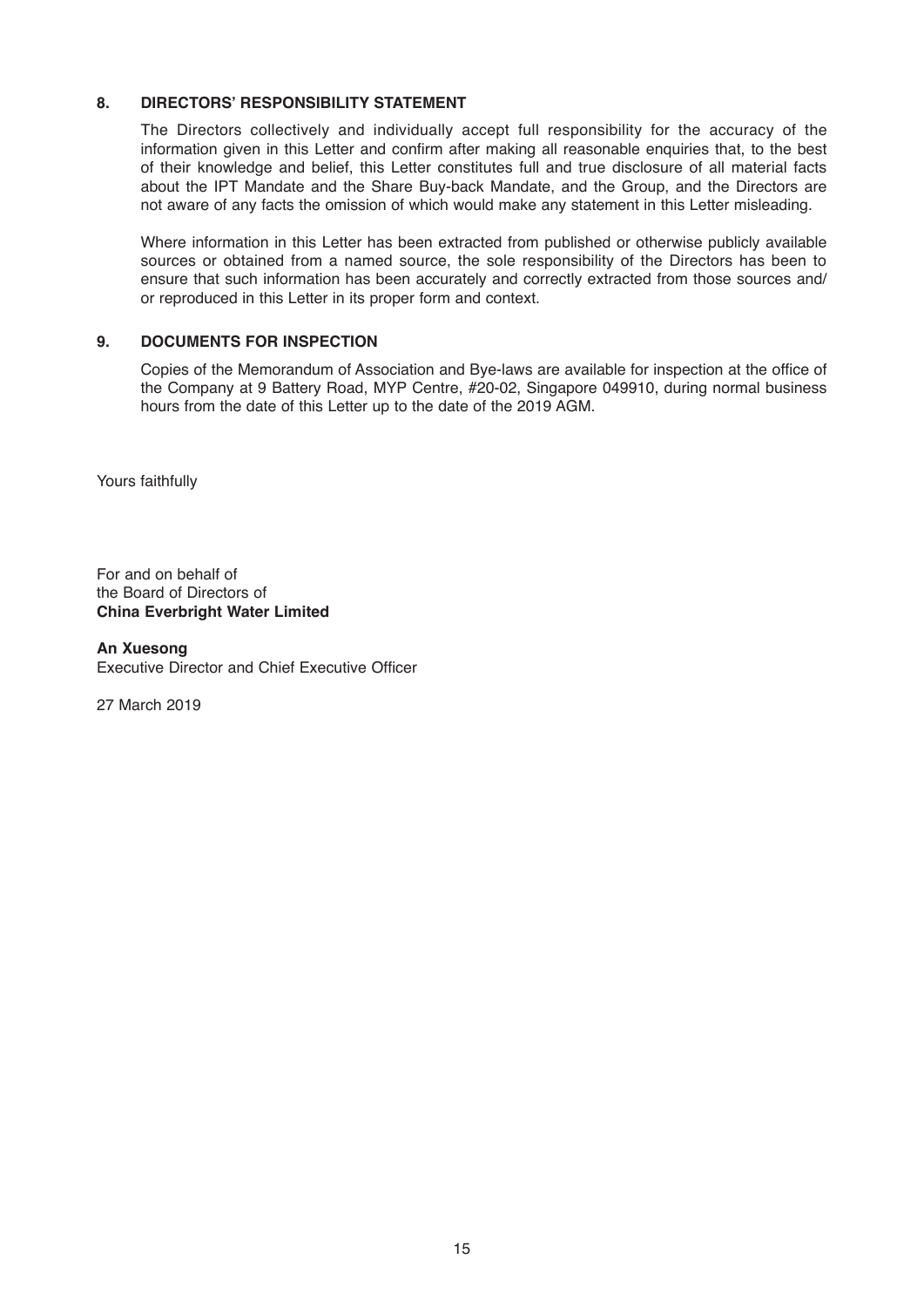# **APPENDIX**

# **THE IPT MANDATE**

### **1. Chapter 9 of the Listing Manual**

- **1.1** Chapter 9 of the listing manual (the "**Listing Manual**") of the Singapore Exchange Securities Trading Limited ("**SGX-ST**") governs transactions by a listed company, as well as transactions by its subsidiaries and associated companies that are considered to be at risk, with the listed company's interested persons. When this Chapter applies to a transaction and the value of that transaction alone or on aggregation with other transactions conducted with the interested person during the financial year reaches, or exceeds, certain materiality thresholds, the listed company is required to make an immediate announcement, or to make an immediate announcement and seek its shareholders' approval for that transaction.
- **1.2** Except for certain transactions which, by reason of the nature of such transactions, are not considered to put the listed company at risk to its interested person and hence are excluded from the ambit of Chapter 9, immediate announcement and shareholders' approval would be required in respect of transactions with interested persons if certain financial thresholds (which are based on the value of the transaction as compared with the listed company's latest audited consolidated net tangible assets ("**NTA**")) are reached or exceeded. In particular, shareholders' approval is required for an interested person transaction of a value equal to, or which exceeds:
	- (a) 5 per cent. of the listed company's latest audited consolidated NTA; or
	- (b) 5 per cent. of the listed company's latest audited consolidated NTA, when aggregated with other transactions entered into with the same interested person (as such term is construed under Chapter 9 of the Listing Manual) during the same financial year.
- **1.3** Based on the latest audited consolidated financial statements of China Everbright Water Limited ("**CEWL**") and its subsidiaries (the "**CEWL Group**") for the financial year ended 31 December 2018, the consolidated NTA of the CEWL Group was HK\$7,399,811,000. In relation to CEWL, for the purposes of Chapter 9, in the current financial year and until such time that the consolidated audited financial statements of the CEWL Group for the year ending 31 December 2019 are published, 5 per cent. of the latest audited consolidated NTA of the CEWL Group would be HK\$369,990,550.
- **1.4** Chapter 9 of the Listing Manual permits a listed company, however, to seek a mandate from its shareholders for recurrent transactions of a revenue or trading nature or those necessary for its day-to-day operations such as the purchase and sale of supplies and materials (but not in respect of the purchase or sale of assets, undertakings or businesses) that may be carried out with the listed company's interested persons.
- **1.5** Under the Listing Manual:
	- (a) an "**entity at risk**" means:
		- (i) the listed company;
		- (ii) a subsidiary of the listed company that is not listed on the SGX-ST or an approved exchange; or
		- (iii) an associated company of the listed company that is not listed on the SGX-ST or an approved exchange, provided that the listed company and/or its subsidiaries (the "**listed group**"), or the listed group and its interested person(s), has control over the associated company;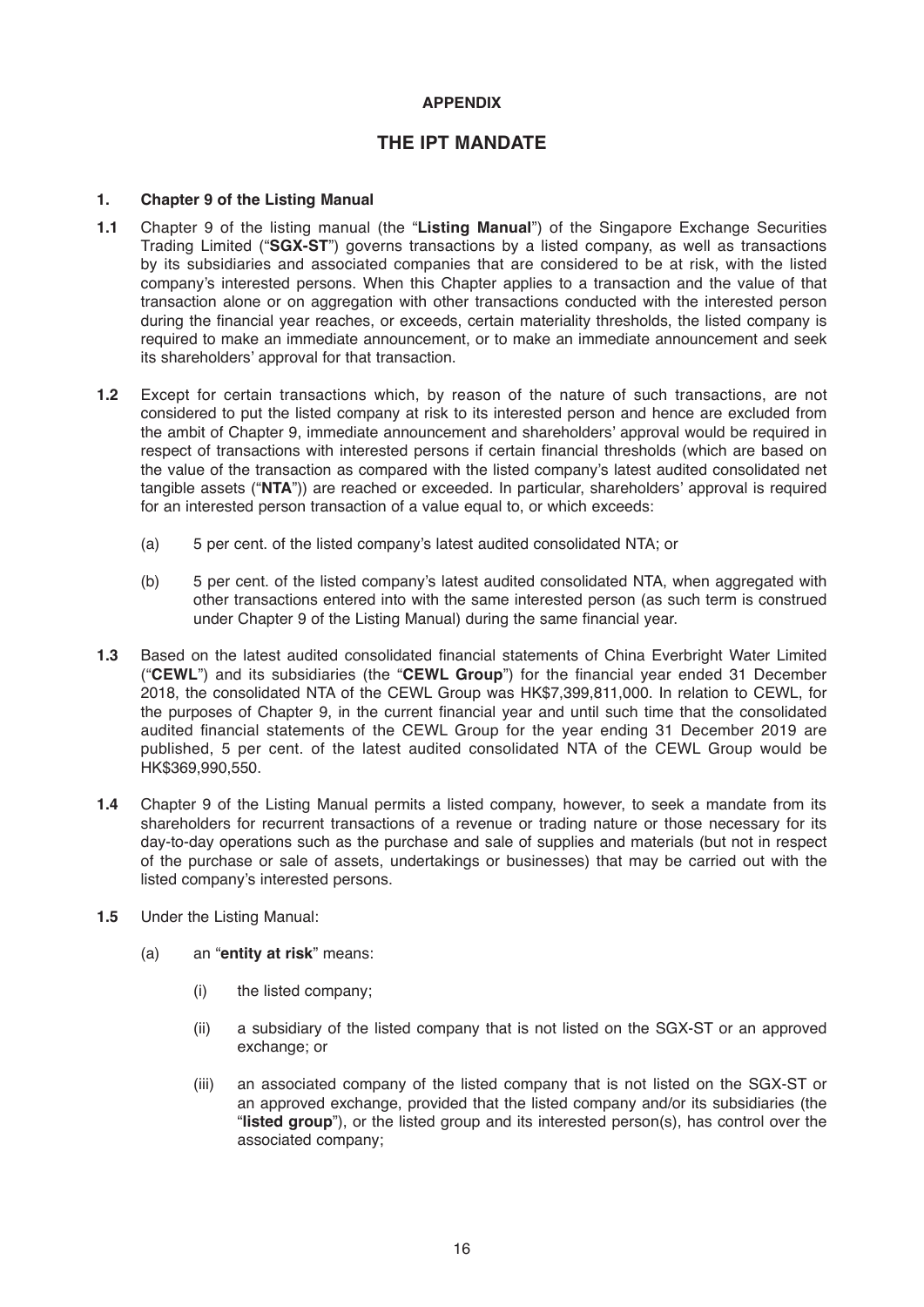- (b) an "**interested person**" means a director, chief executive officer or controlling shareholder of the listed company or an associate of such director, chief executive officer or controlling shareholder;
- (c) an "**associate**" in relation to an interested person who is a director, chief executive officer or controlling shareholder includes an immediate family member (that is, the spouse, child, adopted child, step-child, sibling or parent) of such director, chief executive officer or controlling shareholder, the trustees of any trust of which the director/his immediate family, the chief executive officer/his immediate family or controlling shareholder/his immediate family is a beneficiary or, in the case of a discretionary trust, is a discretionary object, and any company in which the director/his immediate family, the chief executive officer/his immediate family or controlling shareholder/his immediate family has or have an aggregate interest (directly or indirectly) of 30 per cent. or more, and, where a controlling shareholder is a corporation, its subsidiary or holding company or fellow subsidiary or a company in which it and/or they have (directly or indirectly) an interest of 30 per cent. or more;
- (d) an "**approved exchange**" means a stock exchange that has rules which safeguard the interests of shareholders against interested person transactions according to similar principles to Chapter 9; and
- (e) an "**interested person transaction**" means a transaction between an entity at risk and an interested person.

# **2 Rationale for the IPT Mandate**

- **2.1** It is envisaged that in the ordinary course of their businesses, transactions between companies in the EAR Group (as defined below) and CEWL's interested persons are likely to occur from time to time. Such transactions are necessary for the day-to-day operations of the EAR Group and would include, but are not limited to, the provision of goods, facilities and services in the ordinary course of business of the EAR Group to CEWL's interested persons or the obtaining of goods, facilities and services from them.
- **2.2** In particular, China Everbright Group Ltd., CEWL's indirect controlling shareholder, is a major financial holding group in China, with business presence in various industries and sectors. Its business areas include, amongst others, banking, securities, insurance, funds, trusts, futures, leasing, investment, environmental protection, hospitalism and pharmaceutical. The EAR Group (as defined below) may leverage on Everbright Group's (as defined below) wide spectrum of businesses and rich resources to support its future development. Some of China Everbright Group Ltd.'s major subsidiaries include:
	- (a) China Everbright International Limited, a one-stop integrated environmental solution provider listed on The Stock Exchange of Hong Kong Limited ("**HKSE**");
	- (b) China Everbright Limited, an investment holding company principally engaged in fund management and investment business and listed on HKSE;
	- (c) China Everbright Bank Co., Ltd., a commercial bank listed on the Shanghai Stock Exchange ("**SSE**") and HKSE;
	- (d) Everbright Securities Company Limited, a securities brokerage company listed on SSE and HKSE; and
	- (e) Sun Life Everbright Life Co., Ltd., an insurance company which has branches in various provinces and municipalities in China.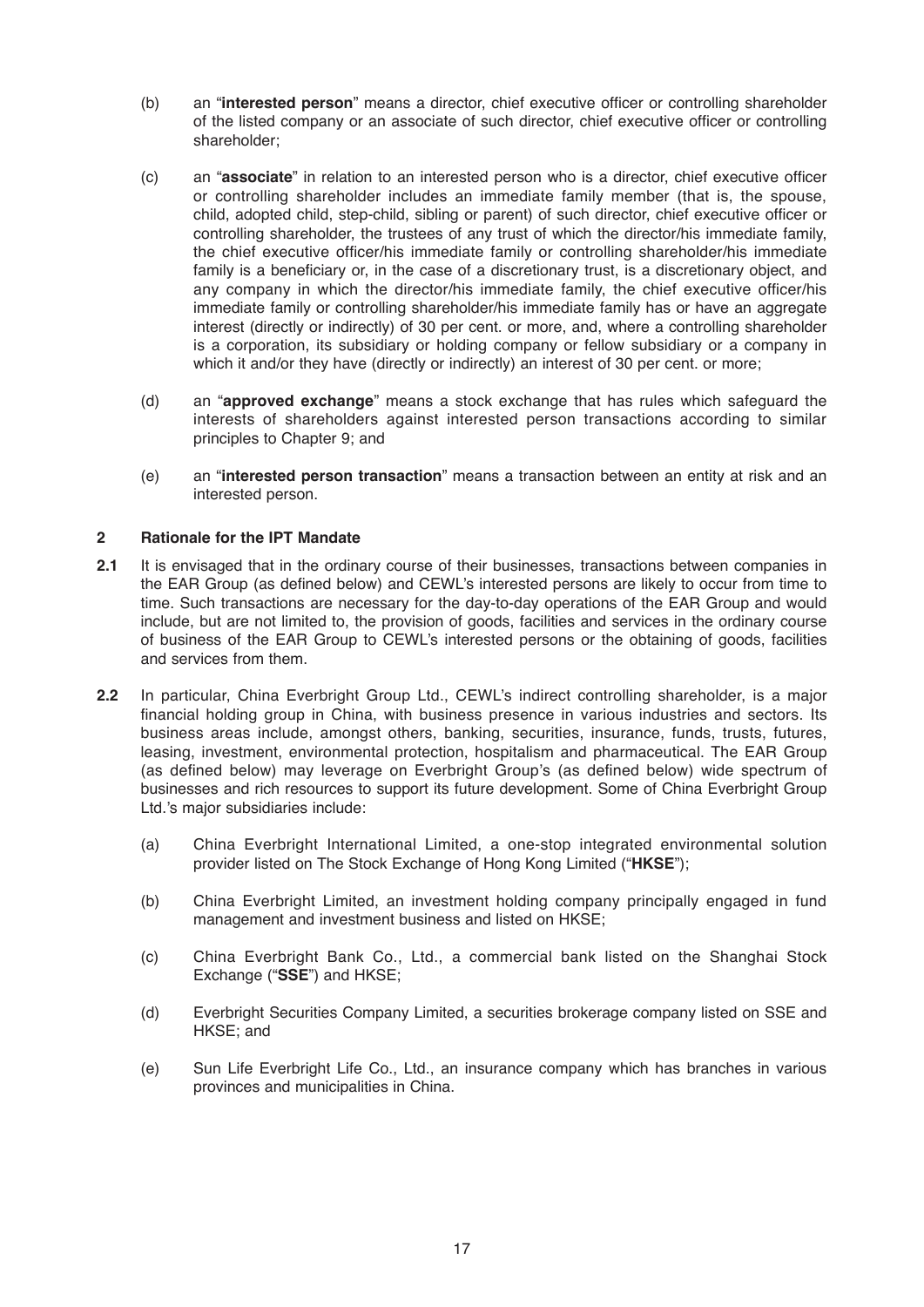- **2.3** In view of the time-sensitive nature of commercial transactions, the renewal of the general mandate (the "**IPT Mandate**") pursuant to Chapter 9 of the Listing Manual will enable:
	- (a) CEWL;
	- (b) subsidiaries of CEWL (excluding subsidiaries listed on the SGX-ST or an approved exchange); and
	- (c) associated companies of CEWL (other than an associated company that is listed on the SGX-ST or an approved exchange) over which the CEWL Group, or the CEWL Group and interested person(s) of CEWL has or have control,

(together, the "**EAR Group**"), or any of them, in the ordinary course of their businesses, to enter into the categories of transactions ("**Mandated IPTs**") set out in paragraph 6.1 below with CEWL's interested persons (the "**Mandated Interested Persons**") set out in paragraph 5.1 below, provided such Mandated IPTs are made on normal commercial terms.

# **3. Scope of the IPT Mandate**

- **3.1** The EAR Group engages in a wide range of activities (as described in paragraph 6.1 below) for which the renewal of the IPT Mandate is being sought.
- **3.2** The IPT Mandate does not cover any transaction by a company in the EAR Group with a Mandated Interested Person that is below S\$100,000 in value as the threshold and aggregation requirements of Chapter 9 of the Listing Manual would not apply to such transactions.
- **3.3** Transactions with interested persons (including the Mandated Interested Persons) that do not fall within the ambit of the IPT Mandate will be subject to the relevant provisions of Chapter 9 of the Listing Manual and/or other applicable provisions of the Listing Manual.

# **4. Benefit to Shareholders**

**4.1** The IPT Mandate (and its subsequent renewal thereafter on an annual basis) will enhance the ability of companies in the EAR Group to pursue business opportunities which are time-sensitive in nature, and will eliminate the need for CEWL to announce, or to announce and convene separate general meetings on each occasion to seek Shareholders' prior approval for the entry by the relevant company in the EAR Group into such transactions. This will substantially reduce the expenses associated with the convening of general meetings on an ad hoc basis, improve administrative efficacy considerably, and allow manpower resources and time to be channelled towards attaining other corporate objectives.

# **5. Mandated Interested Persons**

- **5.1** The IPT Mandate applies to the Mandated IPTs (as described in paragraph 6.1 below) which are carried out with China Everbright Group Ltd. and its associates (the "**Everbright Group**").
- **5.2** Transactions with Mandated Interested Persons which do not fall within the ambit of the IPT Mandate shall be subject to the relevant provisions of Chapter 9 of the Listing Manual.

# **6. Categories of Mandated IPTs**

**6.1** The Mandated IPTs with the Mandated Interested Persons (as described in paragraph 5.1 above) which are covered by the IPT Mandate and the benefits to be derived therefrom are set out below:

# **6.1.1 General Transactions**

 This category relates to general transactions ("**General Transactions**") in connection with the provision to, or the obtaining from, Mandated Interested Persons of products and services in the normal course of business of the EAR Group or which are necessary for the day-to-day operations of the EAR Group comprising the following: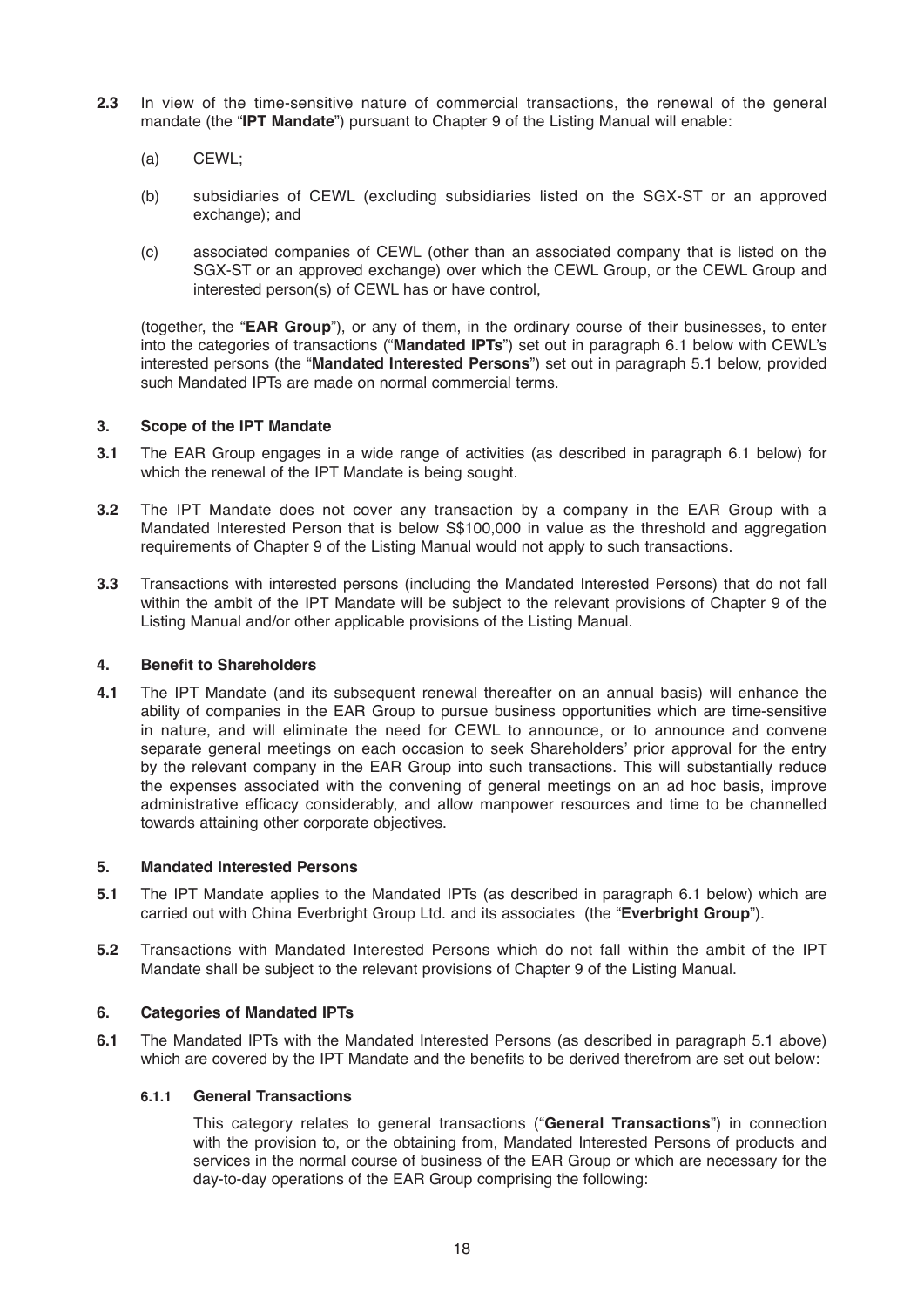### *(i) Environmental Activities*

The products and services under this sub-category are:

- (a) the provision of waste water treatment and reusable water services;
- (b) the provision of waste leachate treatment services;
- (c) the receipt of sludge treatment and disposal (including sludge incineration and sanitary landfill) services;
- (d) the receipt of hazardous waste treatment services;
- (e) the receipt of environmental energy products (including steam and electricity); and
- (f) the collaboration in engineering, procurement and construction services to build infrastructure facilities in connection with the environmental protection projects.
- *(ii) Insurance Activities*

The products and services under this sub-category are:

- (a) the purchase of insurance and the obtaining of insurance-related services.
- *(iii) General Activities*

The products, facilities and services under this sub-category are:

- (a) the leasing and rental (as lessor and lessee) of properties for residential, industrial and commercial purposes; and
- (b) the provision or the obtaining of property management services in connection with the activity mentioned in paragraph 6.1.1(iii)(a) above.

The EAR Group will benefit from having access to competitive quotes from the different companies in the different industries within the Everbright Group in addition to obtaining quotes from, or transacting with, non-Mandated Interested Persons.

The headings in this paragraph 6.1.1 are inserted for branding purposes only and shall be ignored in construing the types of General Transactions which are covered by the IPT Mandate.

#### **6.1.2 Treasury Transactions**

 Treasury transactions ("**Treasury Transactions**") comprise (a) the placement of funds or deposits with any Mandated Interested Person, (b) the borrowing of funds from any Mandated Interested Person, (c) the entry into with any Mandated Interested Person of forex, swap and option transactions for hedging purposes, (d) the issue of debt securities (including but not limited to corporate bonds and/or asset backed securities) to any Mandated Interested Person, (e) the receipt of underwriting and advisory services from any Mandated Interested Person in relation to issuance and/or quotation of securities (including but not limited to convertible bonds, hybrid bonds, corporate bonds, asset backed securities, ordinary shares, preference shares, rights and/or other securities) issued by the EAR Group and (f) the receipt of fund management services from any Mandated Interested Person.

Considering Everbright Group's rich experience and resources in the financial services and asset management industries, the EAR Group can benefit from competitive rates and quotes in an expedient manner on the Treasury Transactions.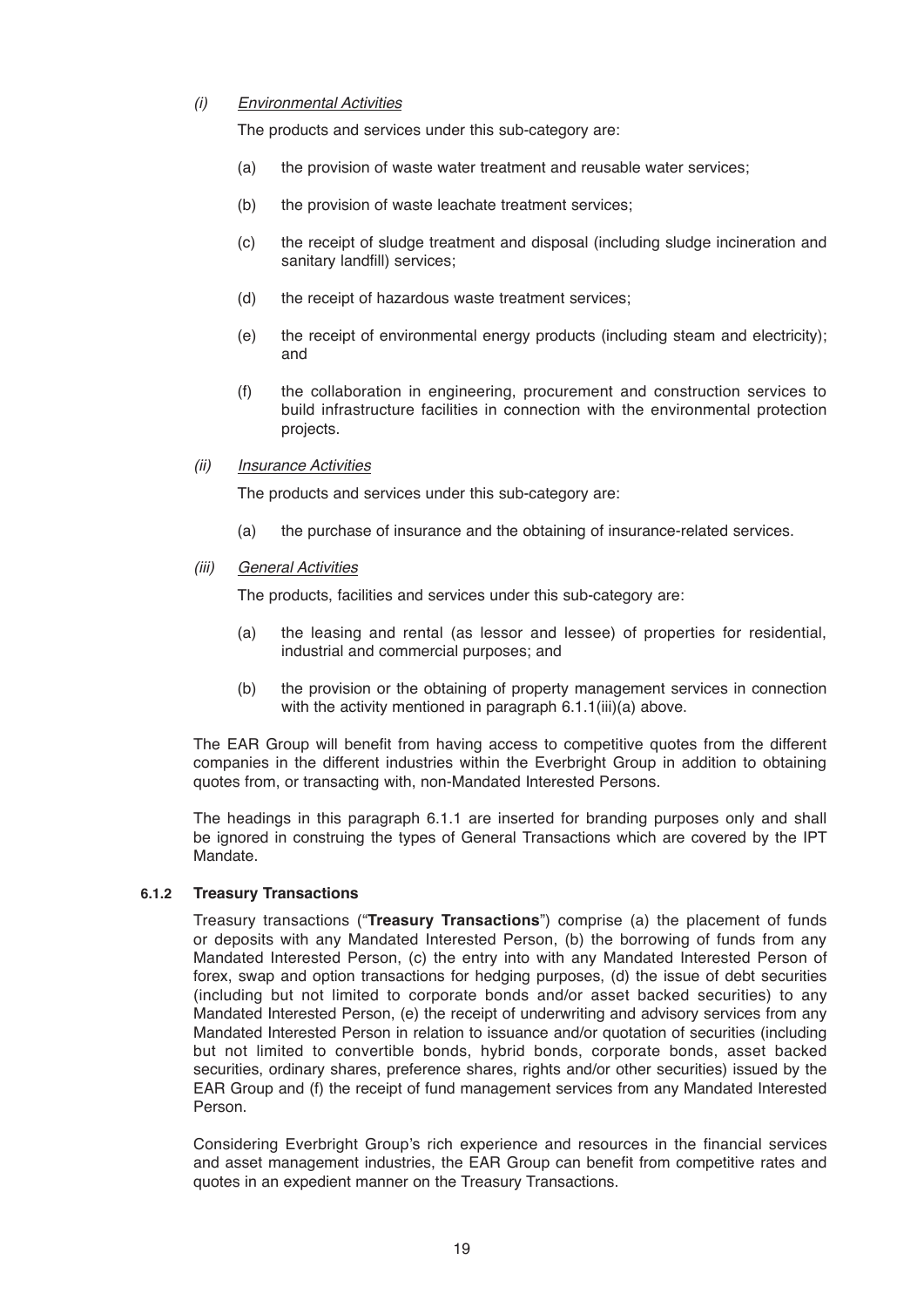#### **6.1.3 Management and Support Services**

 The EAR Group may, from time to time, receive management and support services from, or provide management and support to, its Mandated Interested Persons in the areas of finance, treasury, management information systems, and human resources management and development ("**Management Support Services**"). By having access to and providing such management support, the EAR Group will derive operational and financial leverage in its dealings with third parties as well as benefits from the global network of its Mandated Interested Persons.

### **7. Review Procedures for Mandated IPTs**

**7.1** The EAR Group has established the following procedures to ensure that Mandated IPTs are undertaken on an arm's length basis and on normal commercial terms:

#### **7.1.1 General Transactions**

#### Review Procedures

 In general, there are procedures established by the EAR Group to ensure that General Transactions with Mandated Interested Persons are undertaken on an arm's length basis and on normal commercial terms consistent with the EAR Group's usual business practices and policies, which are generally no more favourable to the Mandated Interested Persons than those extended to unrelated third parties.

In particular, the following review procedures have been put in place.

 *(a) Provision of services or the sale of products* 

The review procedures are:

- (i) all contracts entered into or transactions with Mandated Interested Persons are to be carried out at the prevailing market rates or prices of the service or product providers, on terms which are no more favourable to the Mandated Interested Person than the usual commercial terms extended to unrelated third parties (including, where applicable, preferential rates/prices/discounts accorded to corporate customers or for bulk purchases) or otherwise in accordance with applicable industry norms; and
- (ii) where the prevailing market rates or prices are not available due to the nature of service to be provided or the product to be sold, the EAR Group's pricing for such services to be provided or products to be sold to Mandated Interested Persons is determined in accordance with the EAR Group's usual business practices and pricing policies, consistent with the usual margin to be obtained by the EAR Group for the same or substantially similar type of contract or transaction with unrelated third parties. In determining the transaction price payable by Mandated Interested Persons for such services or products, factors such as, but not limited to, quantity, volume consumption, customer requirements, specifications, duration of contract and strategic purposes of the transaction will be taken into account.
- *(b) Obtaining of services or the purchasing of products*

The review procedures are:

(i) all contracts entered into or transactions with Mandated Interested Persons are to be carried out by obtaining quotations (wherever possible or available) from at least two other unrelated third party suppliers for similar quantities and/or quality of services or products, prior to the entry into of the contract or transaction with the Mandated Interested Person, as a basis for comparison to determine whether the price and terms offered by the Mandated Interested Person are fair and reasonable and comparable to those offered by other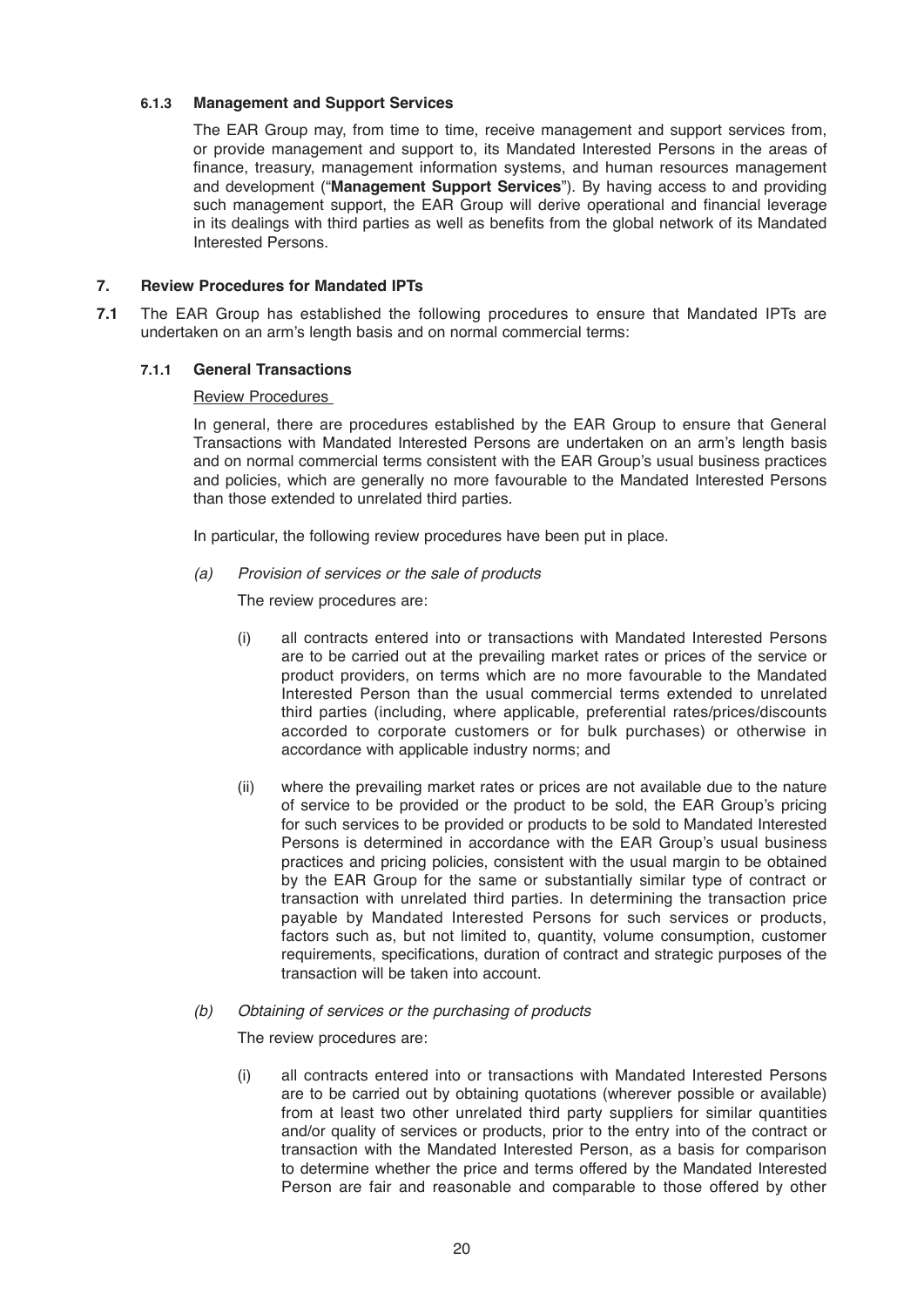unrelated third parties for the same or substantially similar type of services or products. In determining whether the price and terms offered by the Mandated Interested Person are fair and reasonable, factors such as, but not limited to, delivery schedules, specification compliance, track record, experience and expertise, and where applicable, preferential rates, rebates or discounts accorded for bulk purchases, will also be taken into account; and

 (ii) in the event that such competitive quotations cannot be obtained (for instance, if there are no unrelated third party vendors of similar products or services, or if the product is a proprietary item), the senior management staff of the relevant company in the EAR Group (with no interest, direct or indirect in the transaction), will determine whether the price and terms offered by the Mandated Interested Person are fair and reasonable.

# **7.1.2 Treasury Transactions**

#### Placements

In relation to the placement or deposit with any Mandated Interested Person by the EAR Group of its funds, CEWL will require that quotations shall be obtained from such Mandated Interested Person and at least two banks for rates of deposits with such bankers of an equivalent amount, and for the equivalent period, of the funds to be placed by the EAR Group. The EAR Group will only place or deposit its funds with such Mandated Interested Person, provided that the terms quoted are no less favourable than the terms quoted by such banks for equivalent amounts. In addition, the Audit Committee will also evaluate the credit risks of the Mandated Interested Person to ensure that risks of default have been considered when determining whether or not to allow for the placement or deposit.

#### **Borrowings**

In relation to the borrowing of funds from any Mandated Interested Person by the EAR Group, CEWL will require that quotations shall be obtained from such Mandated Interested Person and at least two banks for rates for loans from such banks of an equivalent amount, and for the equivalent period, of the funds to be borrowed. The EAR Group will only borrow funds from such Mandated Interested Person, provided that the terms quoted are no less favourable than those quoted by such banks.

#### Debt Securities

 In relation to the issue to Mandated Interested Persons of debt securities (including but not limited to corporate bonds and/or asset backed securities), the EAR Group will only issue such debt securities to Mandated Interested Persons provided that the price(s) at which the EAR Group issues such debt securities will not be lower than the price(s) at which such debt securities are issued to third parties. The EAR Group will also comply with all applicable laws and regulations in connection with the issue of such debt securities to Mandated Interested Persons.

#### Underwriting and Advisory Services

In relation to underwriting and advisory services provided by any Mandated Interested Persons, CEWL will require that quotations shall be obtained from such Mandated Interested Person and at least two other counterparties. The EAR Group will only agree to allow Mandated Interested Persons to underwrite and/or advise on the issuance and/ or quotation of the securities (including but not limited to convertible bonds, hybrid bonds, corporate bonds, asset backed securities, ordinary shares, preference shares, rights and/or other securities) issued by the EAR Group, provided that the price(s) or fee(s) at which the Mandated Interested Persons underwrite and/or advise such securities will not be higher than the price(s) or fee(s) at which such securities are underwritten or advised by third parties.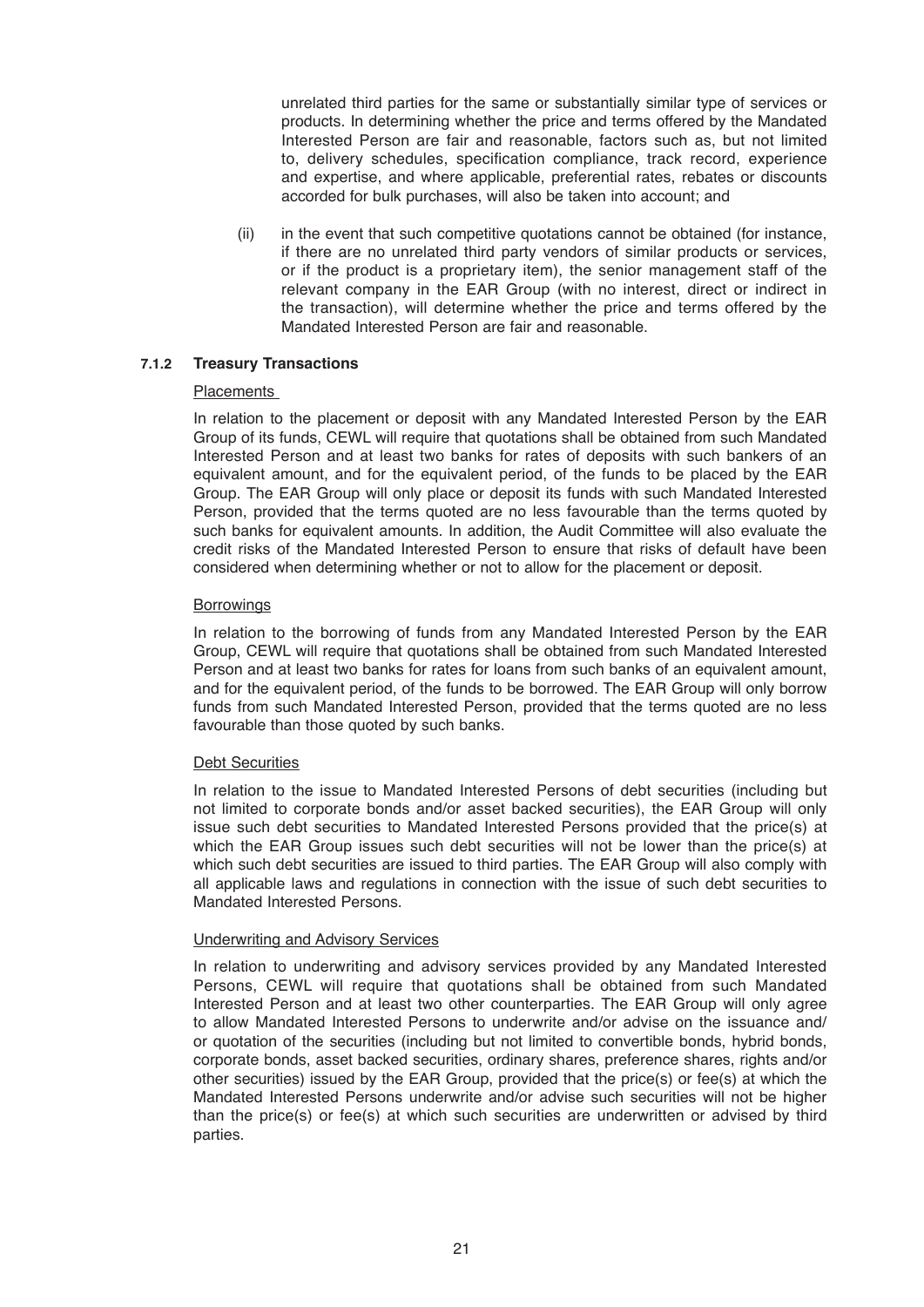#### Forex, Swaps, Options

In relation to forex, swap and option transactions with any Mandated Interested Person by the EAR Group, CEWL will require that rate quotations shall be obtained from such Mandated Interested Person and at least two banks. The EAR Group will only enter into such forex, swap or option transactions with such Mandated Interested Person provided that such terms quoted are no less favourable than the terms quoted by such banks.

### Fund Management Services

 In relation to fund management services provided by any Mandated Interested Persons, CEWL will require that quotations shall be obtained from such Mandated Interested Person and at least two other counterparties. The EAR Group will only agree to allow Mandated Interested Persons to provide fund management services to the EAR Group, provided that the price(s) or fee(s) at which the Mandated Interested Persons provides such fund management services will not be higher than the price(s) or fee(s) at which such services are provided for by third parties.

#### **7.1.3 Management Support Services**

 In relation to receiving Management Support Services, CEWL shall endeavour to obtain a quotation from such Mandated Interested Person and at least two other potential service providers. The EAR Group shall then only be entitled to transact with the Mandated Interested Person on terms that are no less favourable than those quoted by such unrelated service providers.

 In relation to the provision of Management Support Services to Mandated Interested Persons, the commercial terms for such transactions shall be at the prevailing market rates or prices that would be levied by other unrelated service providers for providing similar services or otherwise in accordance with applicable industry norms.

In the event that such competitive quotations or external benchmarks cannot be obtained (for instance, if there are no unrelated third party vendors which provide such services, or if the service is highly customised and cannot be provided by an external vendor), the EAR Group shall ensure that the commercial terms relating to any Management Support Services provided by or to any Mandated Interested Person shall be on an arm's length and normal commercial basis, having regard to other factors such as the actual time and costs incurred by the Mandated Interested Person or EAR Group entity for providing the specific service, and a reasonable margin which a third-party service provider would typically earn for providing services of a similar nature.

# **7.2 Threshold Limits**

In addition to the review procedures, the following threshold limits will be applied to supplement the internal systems of the EAR Group to ensure that Mandated IPTs are undertaken with the Mandated Interested Persons on an arm's length basis and on normal commercial terms:

- (a) individual transactions equal to or exceeding S\$100,000 but less than S\$1 million in value will be reviewed and approved by the chief financial officer of the Company (the "**CFO**");
- (b) individual transactions equal to or exceeding S\$1 million but less than S\$5 million in value will be reviewed and approved by the chief executive officer of the Company (the "**CEO**");
- (c) individual transactions equal to or exceeding S\$5 million but less than S\$20 million in value will be reviewed and approved by majority of the audit committee of CEWL (the "**Audit Committee**"); and
- (d) individual transactions equal to or exceeding S\$20 million in value shall be reviewed and approved by the board of Directors.